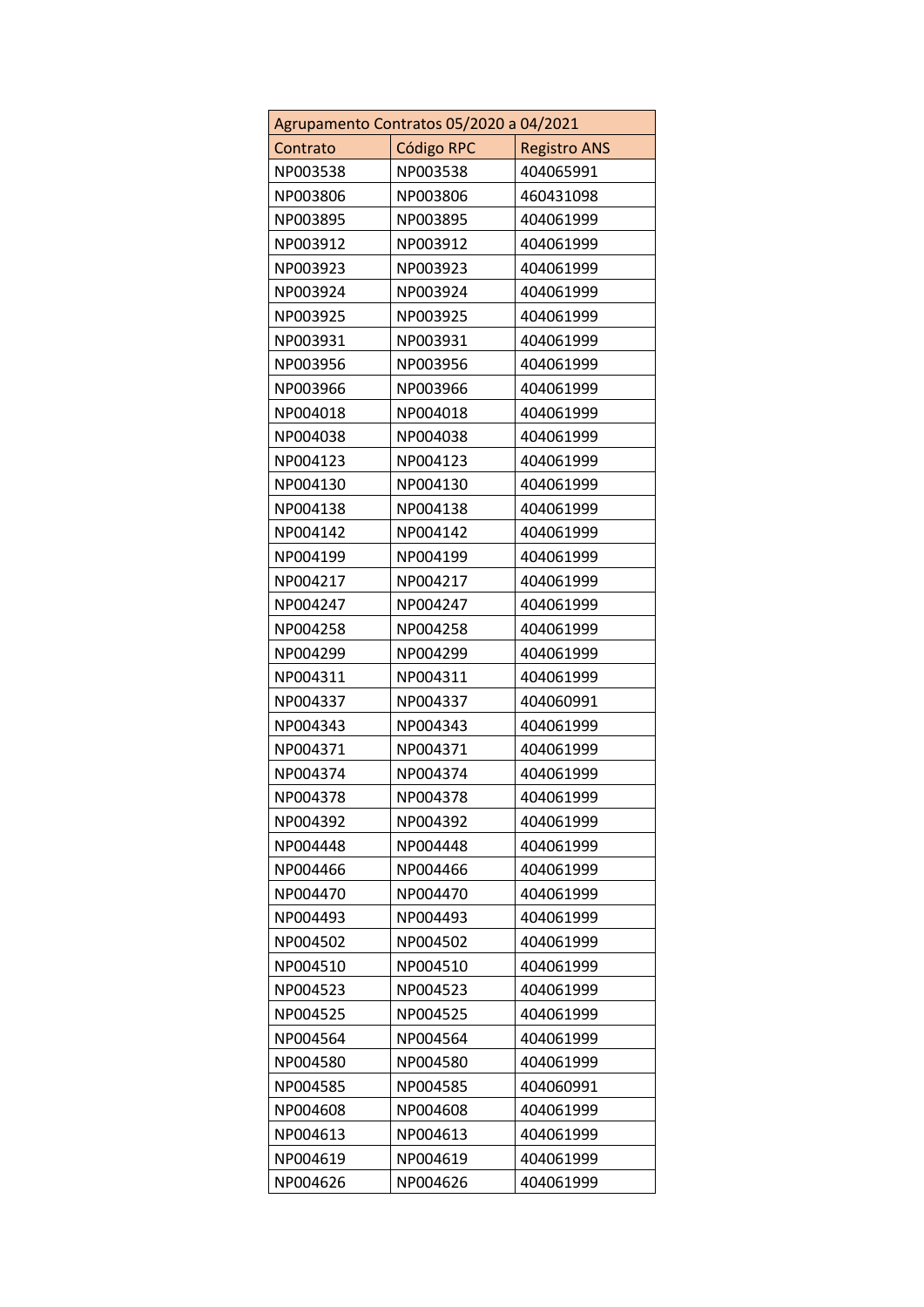| NP004633 | NP004633 | 404061999 |
|----------|----------|-----------|
| NP004654 | NP004654 | 404061999 |
| NP004683 | NP004683 | 404060991 |
| NP004704 | NP004704 | 404061999 |
| NP004711 | NP004711 | 404061999 |
| NP004715 | NP004715 | 404061999 |
| NP004740 | NP004740 | 404061999 |
| NP004747 | NP004747 | 404061999 |
| NP004754 | NP004754 | 404061999 |
| NP004757 | NP004757 | 404061999 |
| NP004761 | NP004761 | 404061999 |
| NP004772 | NP004772 | 404061999 |
| NP004782 | NP004782 | 404061999 |
| NP015255 | NP015255 | 404065991 |
| NP015267 | NP015267 | 404065991 |
| NP015268 | NP015268 | 404065991 |
| NP015294 | NP015294 | 404065991 |
| NP015314 | NP015314 | 404065991 |
| NP015339 | NP015339 | 404065991 |
| NP015357 | NP015357 | 404065991 |
| NP015358 | NP015358 | 404065991 |
| NP015374 | NP015374 | 404065991 |
| NP020150 | NP020150 | 404068996 |
| NP100010 | NP100010 | 455976072 |
| NP100016 | NP100016 | 455976072 |
| NP100017 | NP100017 | 455976072 |
| NP100020 | NP100020 | 455976072 |
| 6119     | 6119     | 416613992 |
| 6211     | 6211     | 460431098 |
| 3877     | 3877     | 476734169 |
| 9716     | 9716     | 701846991 |
| 7403     | 7403     | 416613992 |
| 5946     | 5946     | 416610998 |
| 11139    | 11139    | 701843996 |
| 6060     | 6060     | 416613992 |
| 6636     | 6636     | 416613992 |
| 5832     | 5832     | 416613992 |
| 6085     | 6085     | 416613992 |
| 6052     | 6052     | 416613992 |
| 7290     | 7290     | 416623990 |
| 6126     | 6126     | 416613992 |
| 1561     | 1561     | 701846991 |
| 5979     | 5979     | 416613992 |
| 6212     | 6212     | 701846991 |
| 5835     | 5835     | 416610998 |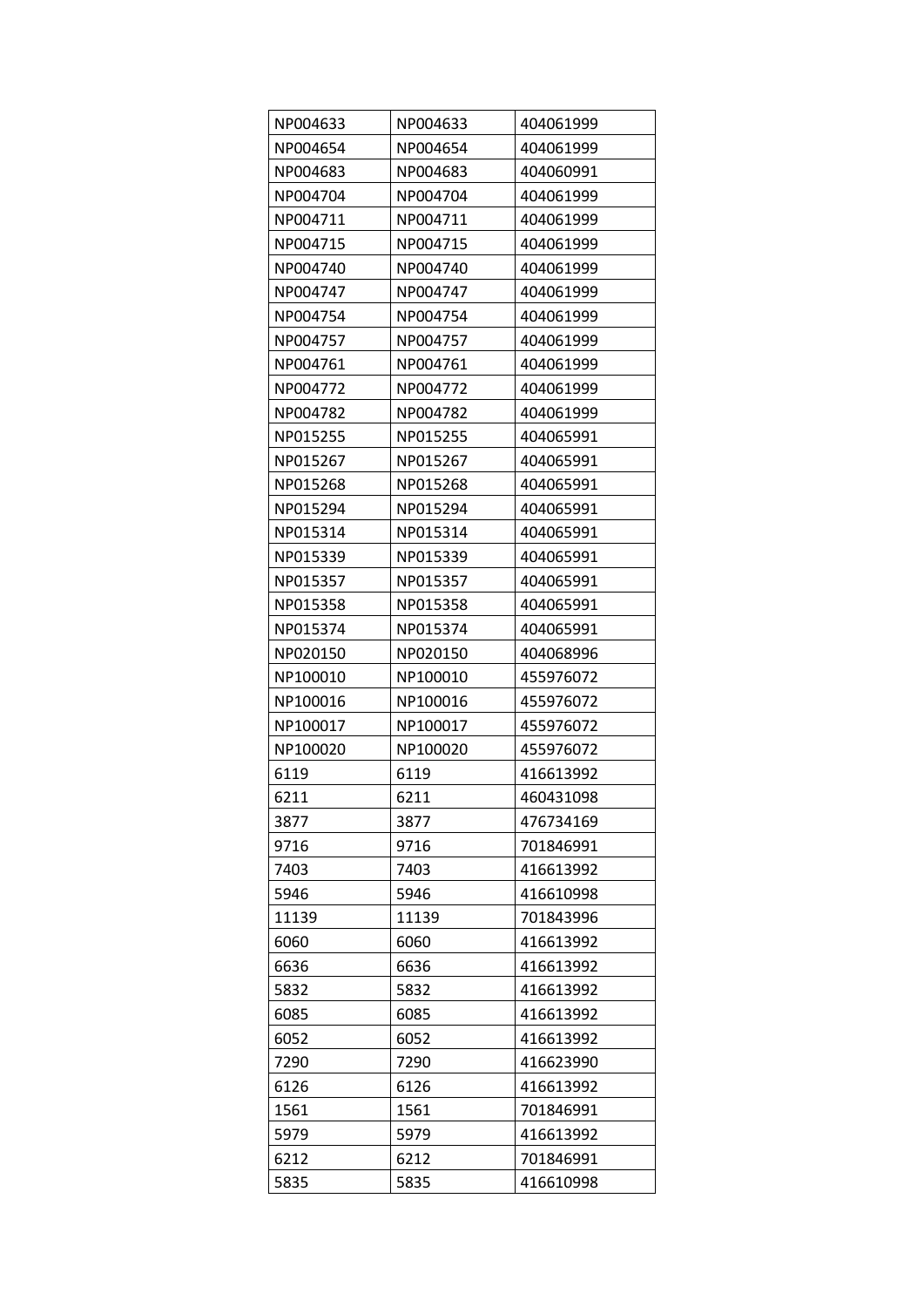| 059-FUNC | 059-FUNC | 416613992 |
|----------|----------|-----------|
| 9961255  | 9961255  | 416642996 |
| 12377187 | 12377187 | 701843996 |
| 13164645 | 13164645 | 416650997 |
| 13337963 | 13337963 | 416650997 |
| 13559745 | 13559745 | 416614991 |
| 13560014 | 13560014 | 416649993 |
| 13560396 | 13560396 | 701847999 |
| 13560902 | 13560902 | 416623990 |
| 13593586 | 13593586 | 701847999 |
| 13593792 | 13593792 | 416645991 |
| 13638661 | 13638661 | 701847999 |
| 13656547 | 13656547 | 478837171 |
| 13657000 | 13657000 | 416623990 |
| 13889903 | 13889903 | 701846991 |
| 14143023 | 14143023 | 416613992 |
| 14389787 | 14389787 | 476734169 |
| 14390086 | 14390086 | 458192080 |
| 14390793 | 14390793 | 476734169 |
| 14396895 | 14396895 | 458192080 |
| 14397498 | 14397498 | 458193088 |
| 14402867 | 14402867 | 458193088 |
| 14404899 | 14404899 | 458192080 |
| 14404920 | 14404920 | 458193088 |
| 14404995 | 14404995 | 458193088 |
| 14494534 | 14494534 | 458192080 |
| 14639011 | 14639011 | 701846991 |
| 15002766 | 15002766 | 701846991 |
| 22886892 | 22886892 | 476734169 |
| 26021882 | 26021882 | 476734169 |
| 28155760 | 28155760 | 476734169 |
| 29098960 | 29098960 | 476734169 |
| 29099696 | 29099696 | 476734169 |
| 29100134 | 29100134 | 476734169 |
| 29103939 | 29103939 | 476734169 |
| 29104005 | 29104005 | 406773998 |
| 29106732 | 29106732 | 476734169 |
| 29107430 | 29107430 | 476734169 |
| 29107965 | 29107965 | 476734169 |
| 29108003 | 29108003 | 471711142 |
| 29108185 | 29108185 | 471711142 |
| 30013340 | 30013340 | 476734169 |
| 30015623 | 30015623 | 406773998 |
| 30018275 | 30018275 | 476734169 |
| 30928373 | 30928373 | 460431098 |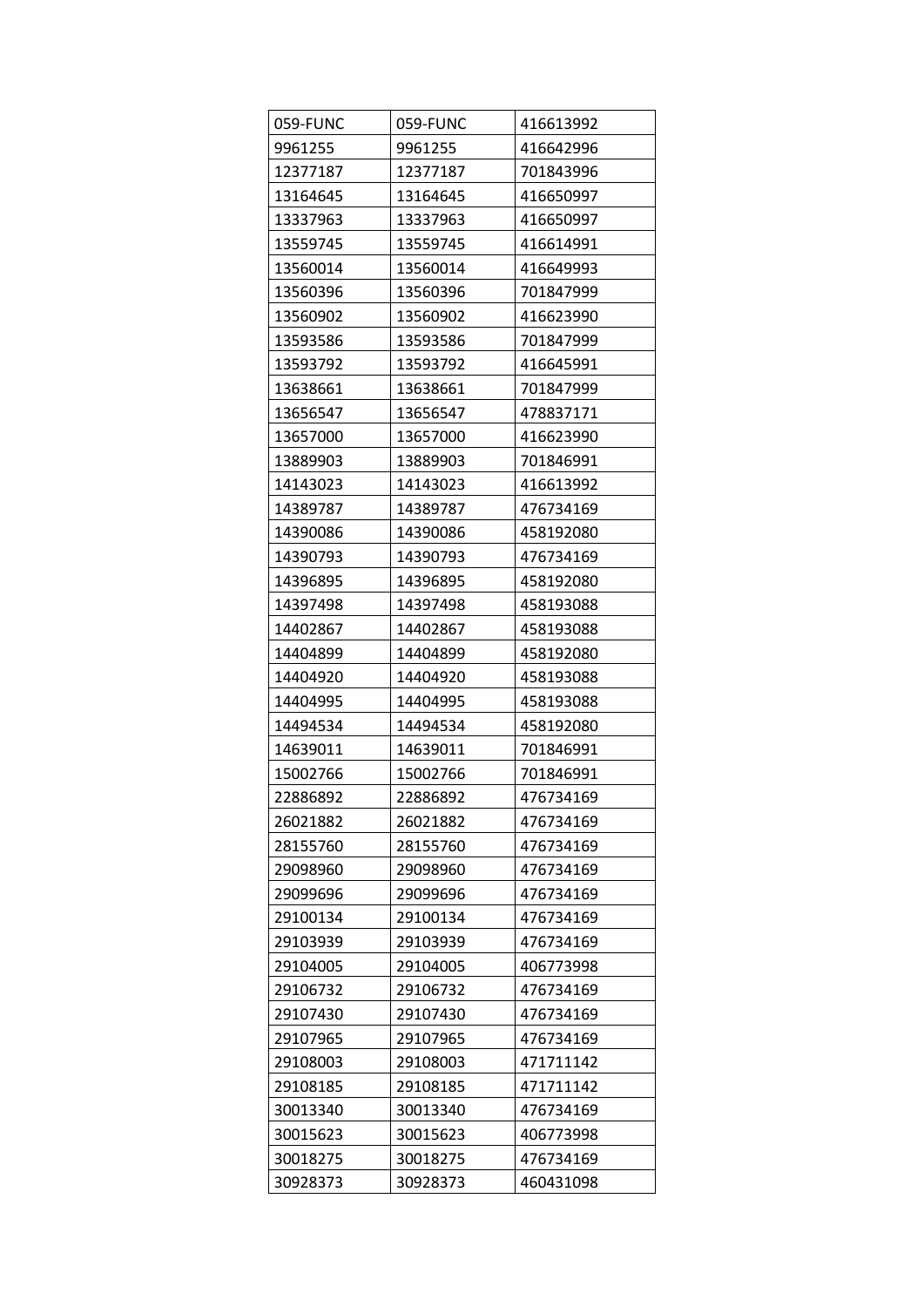| 31908678 | 31908678 | 476734169 |
|----------|----------|-----------|
| 31913630 | 31913630 | 460431098 |
| 34836176 | 34836176 | 416613992 |
| 40098611 | 40098611 | 476734169 |
| 40835750 | 40835750 | 476734169 |
| 42910409 | 42910409 | 476734169 |
| 44133937 | 44133937 | 476734169 |
| 45443378 | 45443378 | 476734169 |
| 47606471 | 47606471 | 476734169 |
| 48015271 | 48015271 | 476734169 |
| 48283169 | 48283169 | 476734169 |
| 49712247 | 49712247 | 476734169 |
| 49744684 | 49744684 | 476734169 |
| 50042560 | 50042560 | 476734169 |
| 51180752 | 51180752 | 416644992 |
| 51835728 | 51835728 | 476734169 |
| 51960343 | 51960343 | 471711142 |
| 52331384 | 52331384 | 458193088 |
| 52848077 | 52848077 | 471711142 |
| 53026023 | 53026023 | 476734169 |
| UJ141    | UJ141    | 702341993 |
| UJ204    | UJ204    | 702341993 |
| UJ235    | UJ235    | 702341993 |
| UJ610    | UJ610    | 702341993 |
| UJ785    | UJ785    | 405310999 |
| UJ793    | UJ793    | 702341993 |
| UJ807    | UJ807    | 405310999 |
| UJ880    | UJ880    | 702341993 |
| UJ883    | UJ883    | 702341993 |
| UJ889    | UJ889    | 702341993 |
| UJ903    | UJ903    | 702341993 |
| UJ910    | UJ910    | 702341993 |
| UJ942    | UJ942    | 460537093 |
| UJ952    | UJ952    | 702339991 |
| UJ977    | UJ977    | 460537093 |
| UJ988    | UJ988    | 702339991 |
| UJ996    | UJ996    | 460537093 |
| UJ1003   | UJ1003   | 702339991 |
| UJ1011   | UJ1011   | 476734169 |
| UJ1013   | UJ1013   | 702339991 |
| UJ1018   | UJ1018   | 702339991 |
| UJ1020   | UJ1020   | 476734169 |
| UJ1023   | UJ1023   | 702339991 |
| 53938460 | 53938460 | 471711142 |
| 55212109 | 55212109 | 476734169 |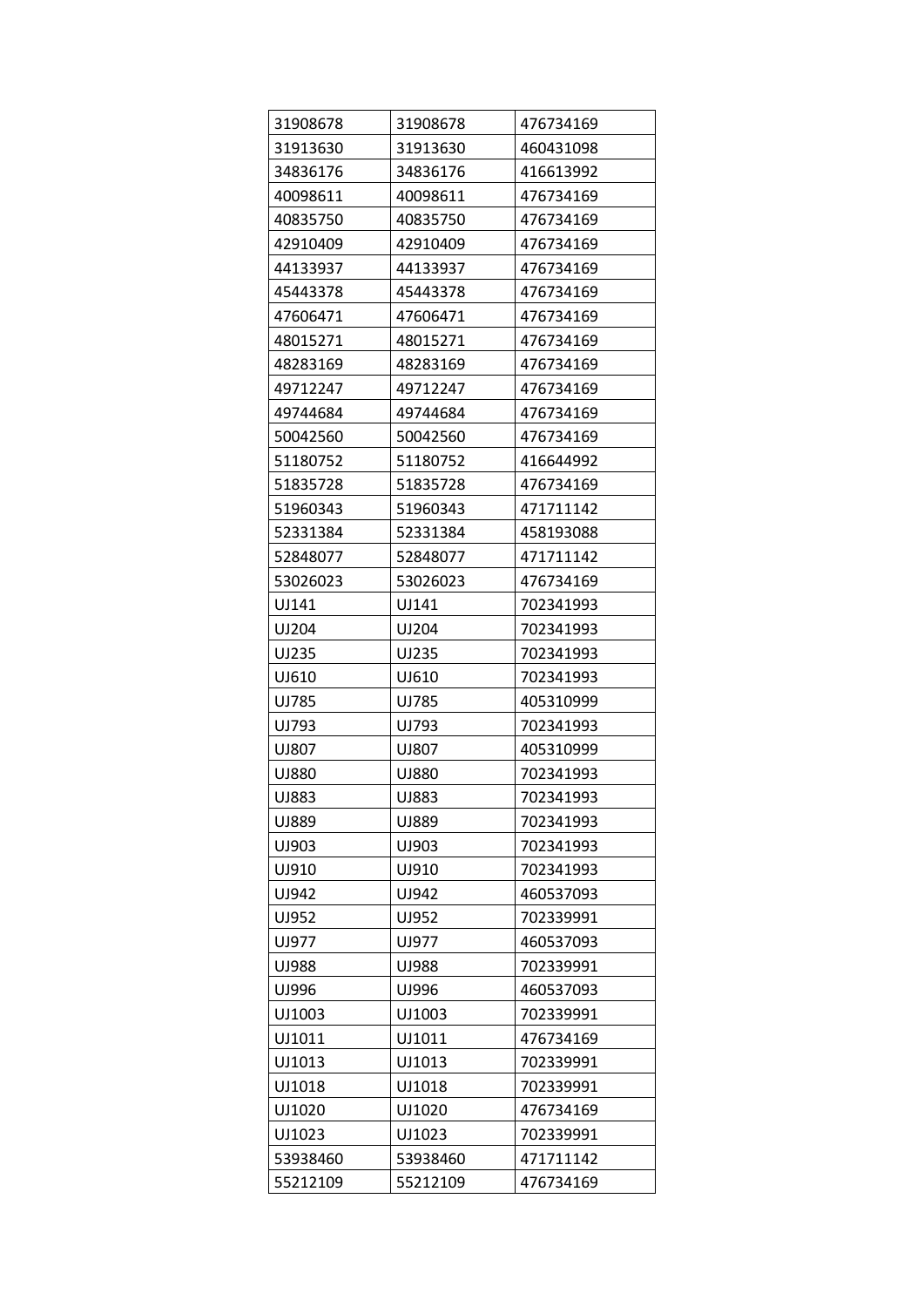| 55590696 | 55590696 | 476734169 |
|----------|----------|-----------|
| 55606575 | 55606575 | 476734169 |
| 56189200 | 56189200 | 476734169 |
| 58992096 | 58992096 | 460431098 |
| 60571768 | 60571768 | 476734169 |
| 61511251 | 61511251 | 476734169 |
| 61970452 | 61970452 | 476734169 |
| 63095853 | 63095853 | 471711142 |
| 65196800 | 65196800 | 476734169 |
| 66436870 | 66436870 | 476734169 |
| 68101570 | 68101570 | 460431098 |
| 68148647 | 68148647 | EBR       |
| 69435649 | 69435649 | 476734169 |
| 73045209 | 73045209 | 460431098 |
| 73469810 | 73469810 | 460431098 |
| 73502011 | 73502011 | 460431098 |
| 74147513 | 74147513 | 460431098 |
| 77123870 | 77123870 | 476734169 |
| 77349106 | 77349106 | 460431098 |
| 77778387 | 77778387 | 460431098 |
| 78955813 | 78955813 | 476734169 |
| 79896350 | 79896350 | 701846991 |
| 80149879 | 80149879 | 460431098 |
| 80329378 | 80329378 | 460431098 |
| 80371302 | 80371302 | 476734169 |
| 80379251 | 80379251 | 460431098 |
| 80687171 | 80687171 | 460431098 |
| 80866028 | 80866028 | 460431098 |
| 81272455 | 81272455 | 460431098 |
| 81354534 | 81354534 | 460431098 |
| 82082223 | 82082223 | 460431098 |
| 82801013 | 82801013 | 471711142 |
| 82886652 | 82886652 | 460431098 |
| 83210034 | 83210034 | 460431098 |
| 83214544 | 83214544 | 476734169 |
| 83218360 | 83218360 | 460431098 |
| 84003973 | 84003973 | 460431098 |
| 84124905 | 84124905 | 471711142 |
| 84882910 | 84882910 | 476734169 |
| 85986536 | 85986536 | 476734169 |
| 85989333 | 85989333 | 460431098 |
| 86388230 | 86388230 | 460431098 |
| 86765626 | 86765626 | 476734169 |
| 87144653 | 87144653 | 476734169 |
| 88114965 | 88114965 | 476734169 |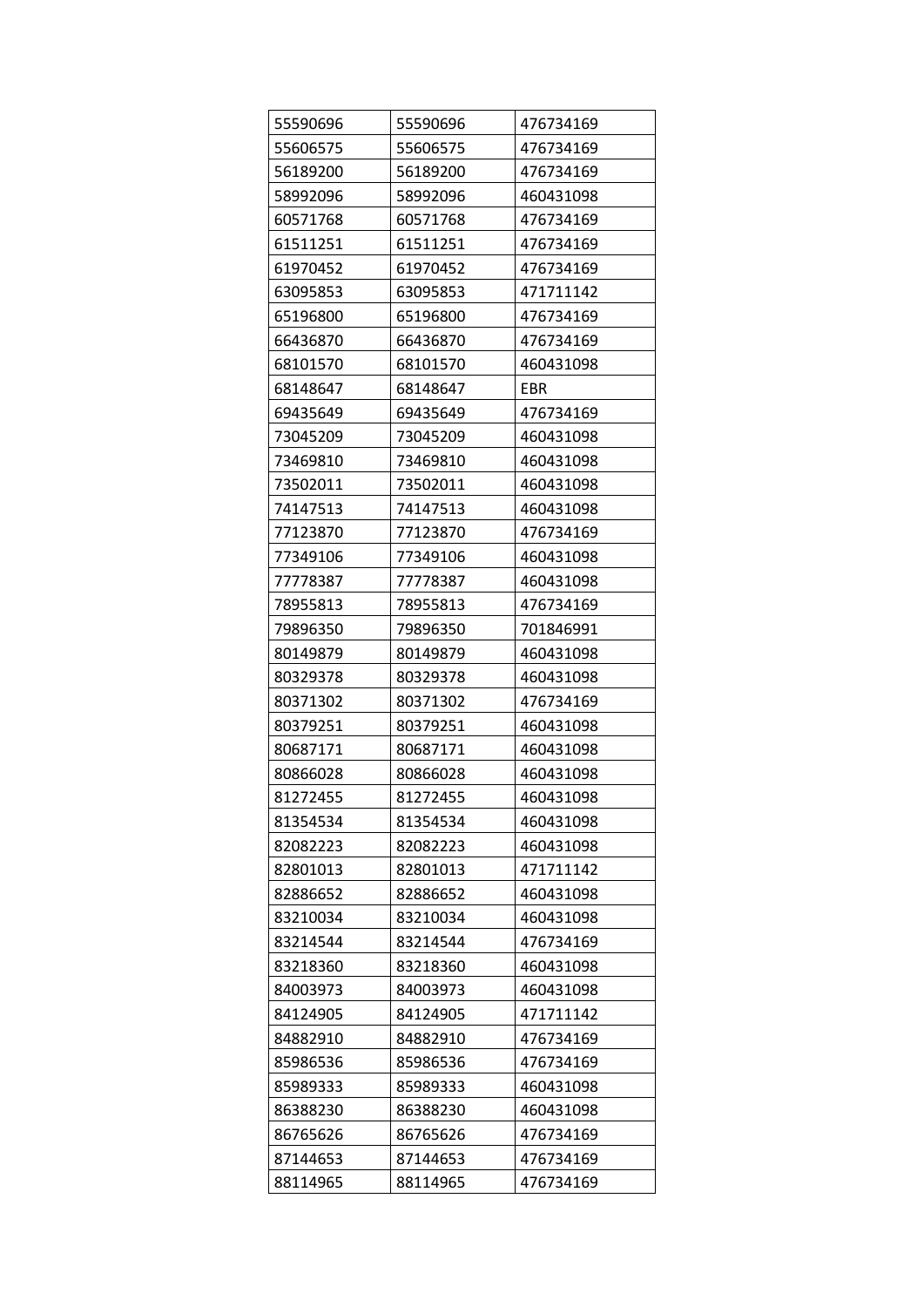| 88222736  | 88222736  | 460431098 |
|-----------|-----------|-----------|
| 88227911  | 88227911  | 460431098 |
| 88230415  | 88230415  | 460431098 |
| 88360715  | 88360715  | 476734169 |
| 88372873  | 88372873  | 460431098 |
| 88632064  | 88632064  | 460431098 |
| 89342953  | 89342953  | 460431098 |
| 89355518  | 89355518  | 458193088 |
| 89423586  | 89423586  | 476734169 |
| 89614910  | 89614910  | 476734169 |
| 90255659  | 90255659  | 476734169 |
| 90311167  | 90311167  | 460460091 |
| 90499725  | 90499725  | 476734169 |
| 90523196  | 90523196  | 460431098 |
| 90655870  | 90655870  | 460460091 |
| 91056505  | 91056505  | 460431098 |
| 91056654  | 91056654  | 460431098 |
| 91342943  | 91342943  | 460431098 |
| 92137054  | 92137054  | 476734169 |
| 93193998  | 93193998  | 460431098 |
| 93253298  | 93253298  | 476734169 |
| 93312902  | 93312902  | 460431098 |
| 93491696  | 93491696  | 460431098 |
| 93844352  | 93844352  | 476734169 |
| 93860546  | 93860546  | 476734169 |
| 93885013  | 93885013  | 460431098 |
| 94331273  | 94331273  | 460431098 |
| 95409128  | 95409128  | 460431098 |
| 95980007  | 95980007  | 460431098 |
| 96003383  | 96003383  | 476734169 |
| 96183357  | 96183357  | 460431098 |
| 96964725  | 96964725  | 460431098 |
| 96974131  | 96974131  | 476734169 |
| 97032934  | 97032934  | 460431098 |
| 98652626  | 98652626  | 460431098 |
| 98825760  | 98825760  | 460431098 |
| 99483411  | 99483411  | 476734169 |
| 99547137  | 99547137  | 476734169 |
| 100702960 | 100702960 | 460431098 |
| 100719558 | 100719558 | 476734169 |
| 101592564 | 101592564 | 460431098 |
| 103530445 | 103530445 | 460460091 |
| 103536536 | 103536536 | 460460091 |
| 103558152 | 103558152 | 460431098 |
| 103592158 | 103592158 | 460460091 |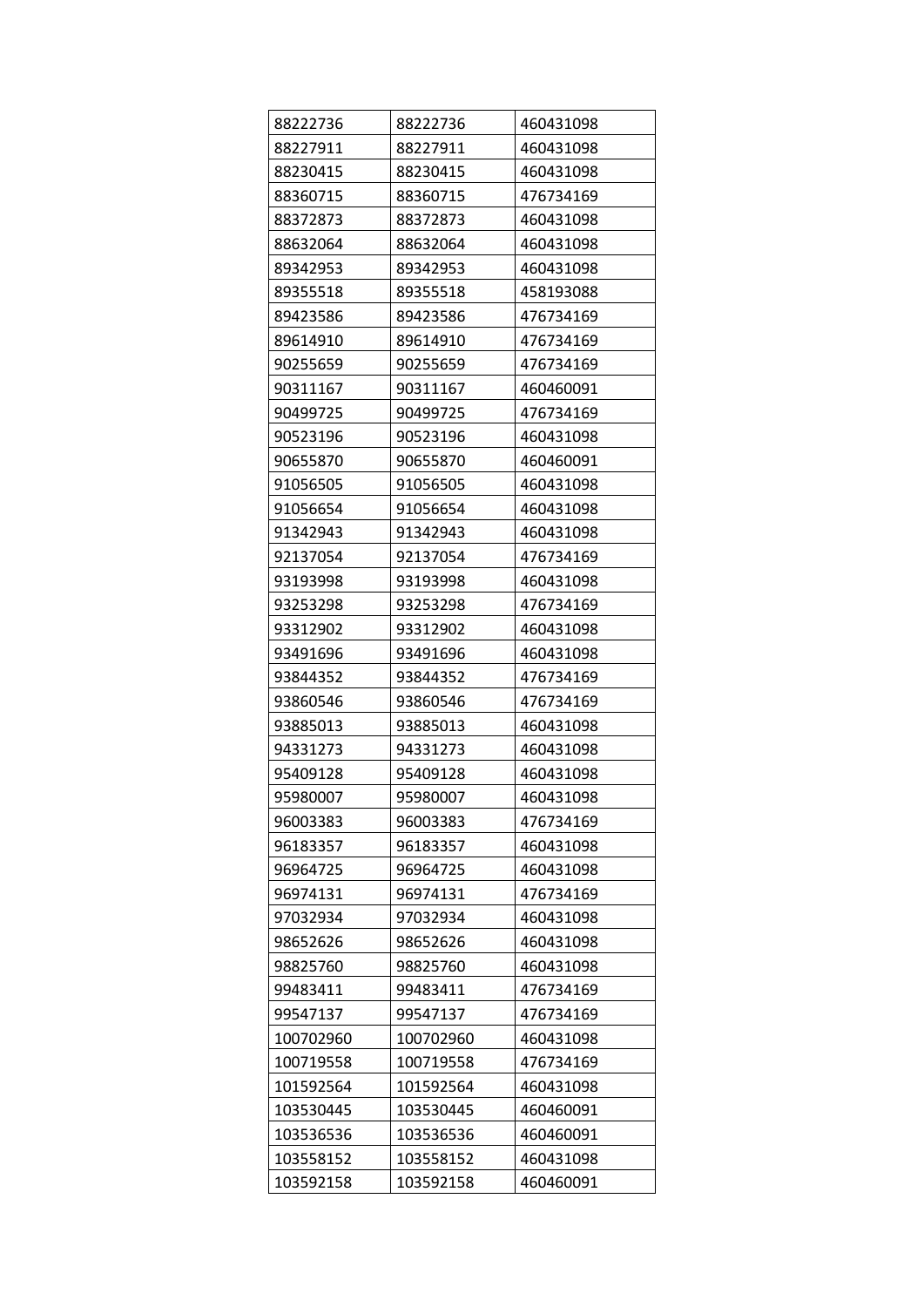| 103600980 | 103600980 | 460431098 |
|-----------|-----------|-----------|
| 103607717 | 103607717 | 460431098 |
| 103615673 | 103615673 | 460431098 |
| 103898984 | 103898984 | 476734169 |
| 103910467 | 103910467 | 460431098 |
| 104472830 | 104472830 | 460431098 |
| 104535100 | 104535100 | 460431098 |
| 104609206 | 104609206 | 460431098 |
| 104611739 | 104611739 | 460460091 |
| 105014134 | 105014134 | 460460091 |
| 105763244 | 105763244 | 460431098 |
| 106023917 | 106023917 | 460460091 |
| 106049581 | 106049581 | 460431098 |
| 106055145 | 106055145 | 478837171 |
| 106227921 | 106227921 | 460431098 |
| 10638562  | 10638562  | 460431098 |
| 106572651 | 106572651 | 460460091 |
| 107046740 | 107046740 | 460431098 |
| 107112330 | 107112330 | 460431098 |
| 10732864  | 10732864  | 460431098 |
| 107395183 | 107395183 | 460431098 |
| 107531001 | 107531001 | 478837171 |
| 107661860 | 107661860 | 460460091 |
| 107830661 | 107830661 | 460431098 |
| 108053868 | 108053868 | 460431098 |
| 108142961 | 108142961 | 460431098 |
| 108312232 | 108312232 | 476734169 |
| 108361370 | 108361370 | 460460091 |
| 108490627 | 108490627 | 483719193 |
| 109065158 | 109065158 | 478837171 |
| 109243392 | 109243392 | 460431098 |
| 109268369 | 109268369 | 460431098 |
| 109425138 | 109425138 | 460431098 |
| 110545961 | 110545961 | 460431098 |
| 111189283 | 111189283 | 460431098 |
| 111252575 | 111252575 | 460431098 |
| 113183504 | 113183504 | 460431098 |
| 113408519 | 113408519 | 460460091 |
| 113544812 | 113544812 | 460431098 |
| 11364085  | 11364085  | 478837171 |
| 114713273 | 114713273 | 460431098 |
| 114734817 | 114734817 | 460431098 |
| 114740467 | 114740467 | 460431098 |
| 114987394 | 114987394 | 460431098 |
| 115986650 | 115986650 | 460431098 |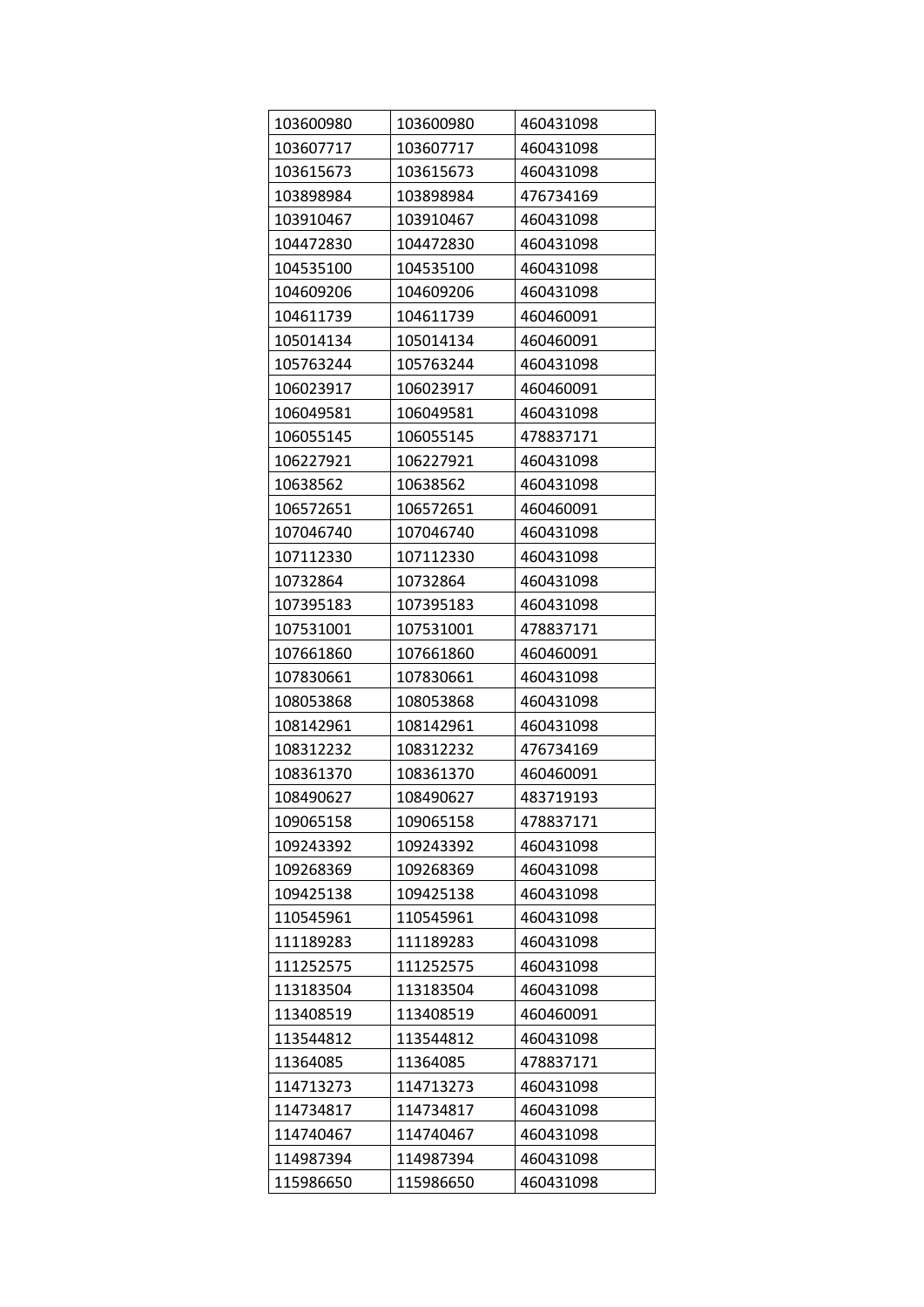| 116536474 | 116536474 | 460460091 |
|-----------|-----------|-----------|
| 117836190 | 117836190 | 460431098 |
| 118936076 | 118936076 | 460431098 |
| 118943737 | 118943737 | 460431098 |
| 121377190 | 121377190 | 460431098 |
| 121546509 | 121546509 | 460431098 |
| 122600381 | 122600381 | 478837171 |
| 122945557 | 122945557 | 460431098 |
| 123672002 | 123672002 | 460431098 |
| 124175107 | 124175107 | 460431098 |
| 124519323 | 124519323 | 460460091 |
| 124534435 | 124534435 | 460431098 |
| 125303639 | 125303639 | 460431098 |
| 125504041 | 125504041 | 460431098 |
| 126043319 | 126043319 | 460431098 |
| 126444577 | 126444577 | 460460091 |
| 127147116 | 127147116 | 460431098 |
| 127337467 | 127337467 | 460431098 |
| 127337831 | 127337831 | 460431098 |
| 127339525 | 127339525 | 460431098 |
| 127991263 | 127991263 | 460431098 |
| 128243082 | 128243082 | 460431098 |
| 128776898 | 128776898 | 460431098 |
| 128836779 | 128836779 | 460460091 |
| 128989199 | 128989199 | 460431098 |
| 128992946 | 128992946 | 460431098 |
| 129610958 | 129610958 | 476734169 |
| 129700078 | 129700078 | 460431098 |
| 129816832 | 129816832 | 460460091 |
| 130372035 | 130372035 | 460431098 |
| 130654773 | 130654773 | 460431098 |
| 130673614 | 130673614 | 460431098 |
| 130956336 | 130956336 | 460431098 |
| 130972505 | 130972505 | 478837171 |
| 131240897 | 131240897 | 460431098 |
| 131253709 | 131253709 | 460431098 |
| 132069462 | 132069462 | 460431098 |
| 132398301 | 132398301 | 460431098 |
| 133326550 | 133326550 | 460431098 |
| 133404537 | 133404537 | 460431098 |
| 133408237 | 133408237 | 460431098 |
| 133813959 | 133813959 | 460431098 |
| 133835420 | 133835420 | 460431098 |
| 133964451 | 133964451 | 460431098 |
| 133964588 | 133964588 | 476734169 |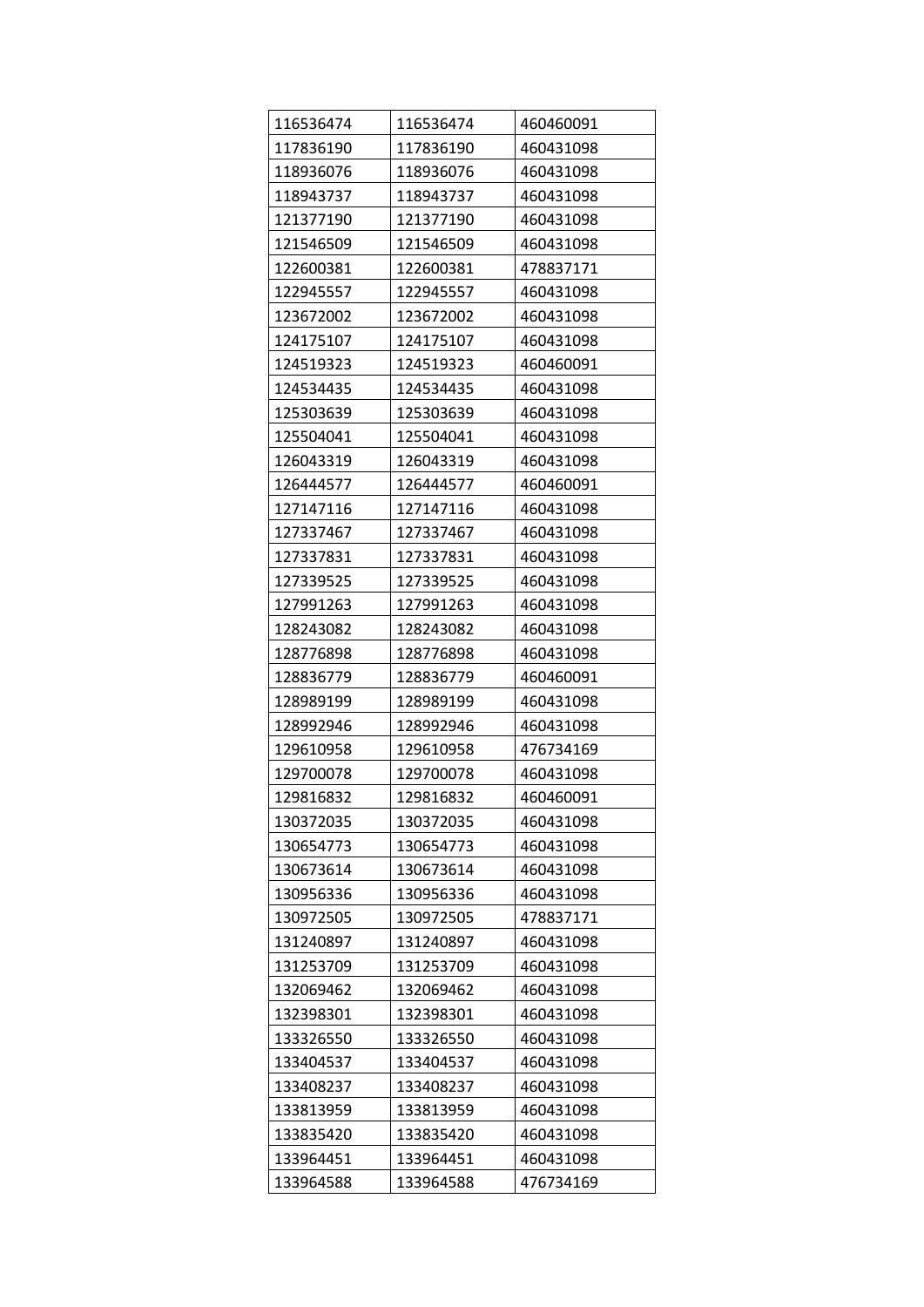| 133973452 | 133973452 | 460431098 |
|-----------|-----------|-----------|
| 133976397 | 133976397 | 460460091 |
| 133990855 | 133990855 | 460431098 |
| 134070212 | 134070212 | 460431098 |
| 134070829 | 134070829 | 460431098 |
| 134299320 | 134299320 | 460431098 |
| 134308989 | 134308989 | 460431098 |
| 134705496 | 134705496 | 460431098 |
| 134731523 | 134731523 | 460431098 |
| 134742743 | 134742743 | 460431098 |
| 134828636 | 134828636 | 460460091 |
| 134968673 | 134968673 | 460460091 |
| 135084427 | 135084427 | 460431098 |
| 135107580 | 135107580 | 460431098 |
| 135115867 | 135115867 | 460431098 |
| 135122627 | 135122627 | 476734169 |
| 135206256 | 135206256 | 460431098 |
| 135377924 | 135377924 | 460431098 |
| 135389076 | 135389076 | 460460091 |
| 135656048 | 135656048 | 460431098 |
| 135830088 | 135830088 | 460431098 |
| 136022723 | 136022723 | 460431098 |
| 136173592 | 136173592 | 460431098 |
| 136194559 | 136194559 | 460431098 |
| 136257298 | 136257298 | 460431098 |
| 136289396 | 136289396 | 460431098 |
| 136291962 | 136291962 | 460431098 |
| 136304619 | 136304619 | 460431098 |
| 136359346 | 136359346 | 460431098 |
| 136360152 | 136360152 | 460431098 |
| 136447153 | 136447153 | 460431098 |
| 136450213 | 136450213 | 460431098 |
| 136452451 | 136452451 | 460431098 |
| 136647662 | 136647662 | 460431098 |
| 136710413 | 136710413 | 460431098 |
| 136715048 | 136715048 | 460431098 |
| 136734997 | 136734997 | 460431098 |
| 137765296 | 137765296 | 460431098 |
| 137855098 | 137855098 | 476734169 |
| 138145784 | 138145784 | 460431098 |
| 138185514 | 138185514 | 476734169 |
| 138255355 | 138255355 | 460431098 |
| 138260089 | 138260089 | 460431098 |
| 138293498 | 138293498 | 460431098 |
| 138294847 | 138294847 | 460431098 |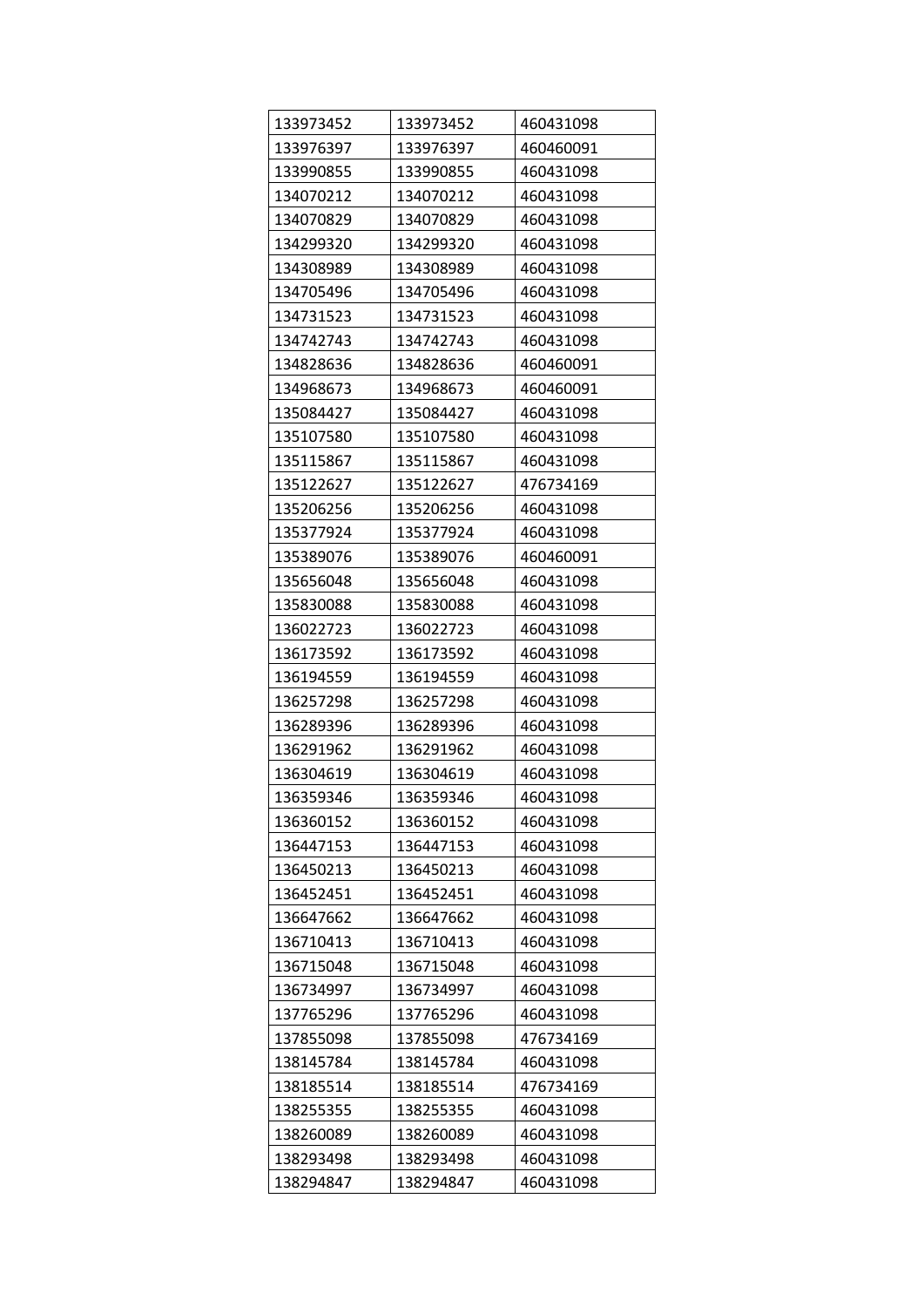| 138295230 | 138295230 | 460431098 |
|-----------|-----------|-----------|
| 138306354 | 138306354 | 460431098 |
| 138324091 | 138324091 | 460431098 |
| 138530937 | 138530937 | 460460091 |
| 138535467 | 138535467 | 460431098 |
| 138561327 | 138561327 | 460431098 |
| 138614359 | 138614359 | 476734169 |
| 138624462 | 138624462 | 460431098 |
| 138654822 | 138654822 | 460431098 |
| 139515091 | 139515091 | 460431098 |
| 139517424 | 139517424 | 460431098 |
| 139519047 | 139519047 | 460431098 |
| 139521614 | 139521614 | 460431098 |
| 140641295 | 140641295 | 460431098 |
| 140659391 | 140659391 | 460431098 |
| 140684645 | 140684645 | 460431098 |
| 140705378 | 140705378 | 460431098 |
| 140733454 | 140733454 | 460431098 |
| 140734573 | 140734573 | 460431098 |
| 140824325 | 140824325 | 460431098 |
| 140827840 | 140827840 | 476734169 |
| 140983501 | 140983501 | 460431098 |
| 141072583 | 141072583 | 460431098 |
| 141231056 | 141231056 | 460431098 |
| 141260476 | 141260476 | 460431098 |
| 141737514 | 141737514 | 476734169 |
| 142479114 | 142479114 | 460431098 |
| 142541257 | 142541257 | 476734169 |
| 142568445 | 142568445 | 460431098 |
| 142610962 | 142610962 | 460431098 |
| 142702364 | 142702364 | 460431098 |
| 142760767 | 142760767 | 476734169 |
| 142799711 | 142799711 | 460431098 |
| 142828417 | 142828417 | 460431098 |
| 142838873 | 142838873 | 460431098 |
| 142903081 | 142903081 | 460431098 |
| 142977525 | 142977525 | 460431098 |
| 143114700 | 143114700 | 460431098 |
| 143150700 | 143150700 | 471711142 |
| 143618215 | 143618215 | 460431098 |
| 143620270 | 143620270 | 460460091 |
| 143802126 | 143802126 | 460431098 |
| 144016194 | 144016194 | 460431098 |
| 144392844 | 144392844 | 476734169 |
| 144433262 | 144433262 | 460431098 |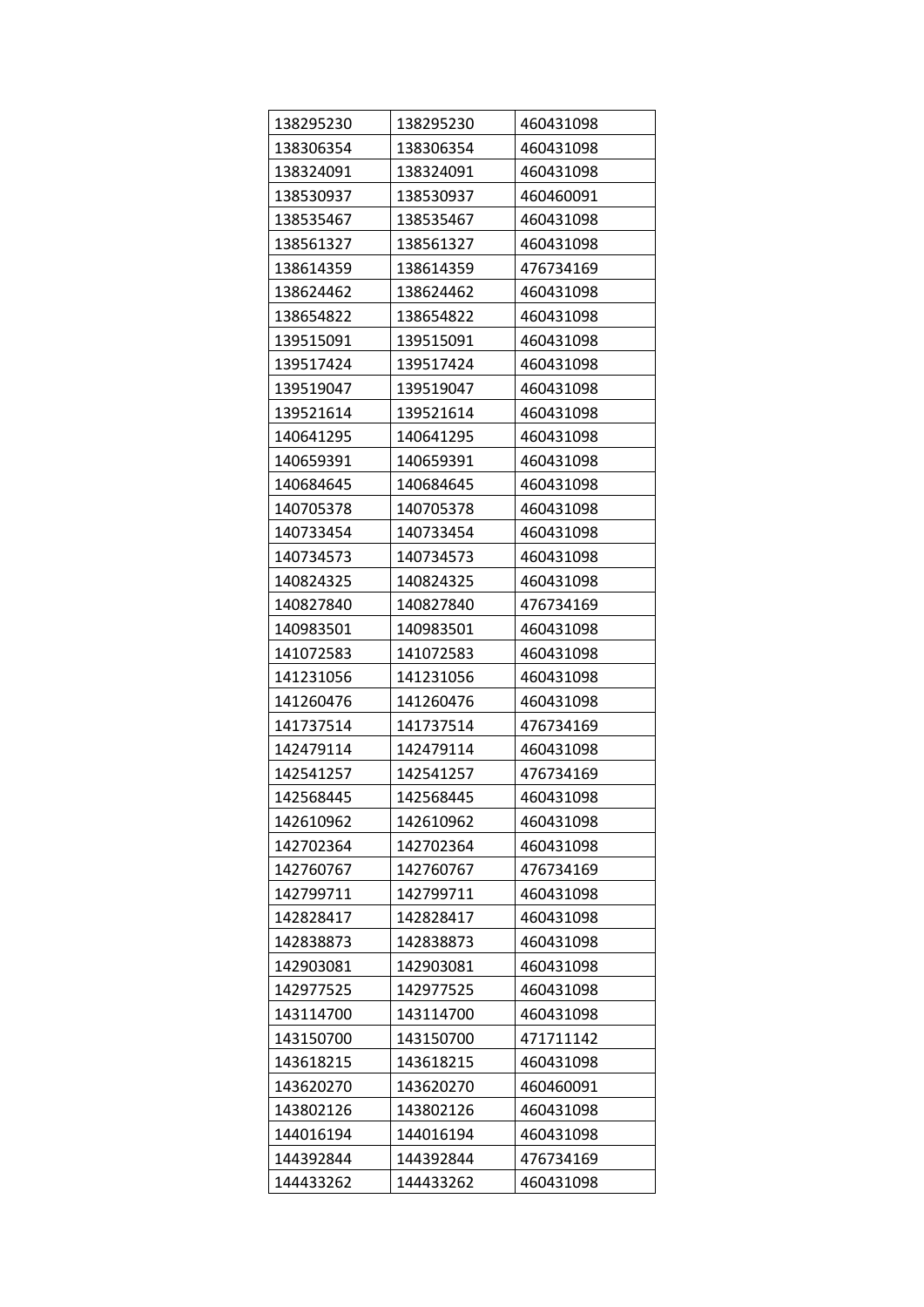| 144433645 | 144433645 | 460431098 |
|-----------|-----------|-----------|
| 144477634 | 144477634 | 460431098 |
| 144480070 | 144480070 | 460460091 |
| 144481520 | 144481520 | 460431098 |
| 145005786 | 145005786 | 460431098 |
| 145006794 | 145006794 | 476734169 |
| 145012892 | 145012892 | 460431098 |
| 145054625 | 145054625 | 460431098 |
| 145065995 | 145065995 | 460431098 |
| 145122523 | 145122523 | 476734169 |
| 145142318 | 145142318 | 476734169 |
| 145181267 | 145181267 | 460431098 |
| 145408266 | 145408266 | 460431098 |
| 145413771 | 145413771 | 460431098 |
| 145430248 | 145430248 | 476734169 |
| 145430313 | 145430313 | 460431098 |
| 145435733 | 145435733 | 460431098 |
| 145445022 | 145445022 | 460431098 |
| 145449259 | 145449259 | 460431098 |
| 145493142 | 145493142 | 460431098 |
| 145951303 | 145951303 | 471704140 |
| 146082521 | 146082521 | 460431098 |
| 146245289 | 146245289 | 460431098 |
| 146406507 | 146406507 | 460431098 |
| 146425063 | 146425063 | 460431098 |
| 146429097 | 146429097 | 460431098 |
| 146443357 | 146443357 | 460431098 |
| 146526000 | 146526000 | 460431098 |
| 146596875 | 146596875 | 476734169 |
| 146642516 | 146642516 | 460431098 |
| 146642754 | 146642754 | 460431098 |
| 146653058 | 146653058 | 460431098 |
| 146673693 | 146673693 | 460431098 |
| 146675312 | 146675312 | 476734169 |
| 146679182 | 146679182 | 460431098 |
| 146686791 | 146686791 | 460431098 |
| 146733057 | 146733057 | 460431098 |
| 146739673 | 146739673 | 460431098 |
| 147246648 | 147246648 | 460431098 |
| 147503741 | 147503741 | 471711142 |
| 147526965 | 147526965 | 460431098 |
| 147528265 | 147528265 | 460431098 |
| 147539360 | 147539360 | 460431098 |
| 147654701 | 147654701 | 460431098 |
| 147671361 | 147671361 | 460431098 |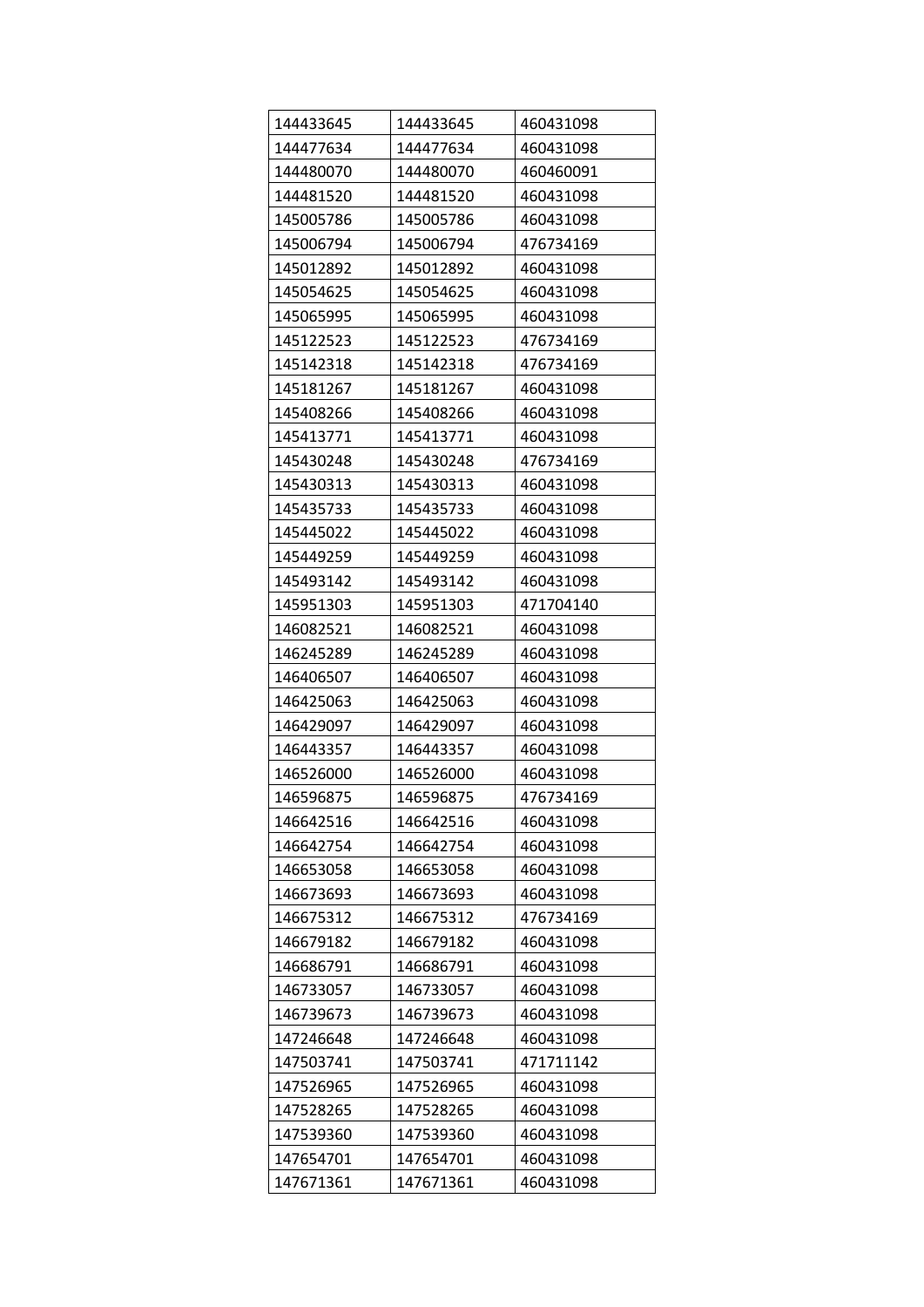| 147939735 | 147939735 | 460431098 |
|-----------|-----------|-----------|
| 147971974 | 147971974 | 476734169 |
| 147973081 | 147973081 | 460431098 |
| 148027784 | 148027784 | 460431098 |
| 148104696 | 148104696 | 460431098 |
| 148105657 | 148105657 | 476734169 |
| 148668720 | 148668720 | 460431098 |
| 148691015 | 148691015 | 460431098 |
| 148872284 | 148872284 | 460431098 |
| 148874969 | 148874969 | 460431098 |
| 148875572 | 148875572 | 460431098 |
| 148892365 | 148892365 | 460431098 |
| 148894157 | 148894157 | 460431098 |
| 148894206 | 148894206 | 460431098 |
| 148895005 | 148895005 | 460431098 |
| 148895279 | 148895279 | 460431098 |
| 148908395 | 148908395 | 460431098 |
| 149601541 | 149601541 | 460431098 |
| 149604712 | 149604712 | 460431098 |
| 149616854 | 149616854 | 460431098 |
| 149676616 | 149676616 | 460431098 |
| 149692071 | 149692071 | 460431098 |
| 149695458 | 149695458 | 460431098 |
| 149704755 | 149704755 | 460431098 |
| 149709212 | 149709212 | 460431098 |
| 149853376 | 149853376 | 460431098 |
| 149874811 | 149874811 | 460431098 |
| 149885773 | 149885773 | 458193088 |
| 149904002 | 149904002 | 460431098 |
| 150383964 | 150383964 | 460431098 |
| 150601527 | 150601527 | 476734169 |
| 150754428 | 150754428 | 460431098 |
| 150756400 | 150756400 | 460431098 |
| 151146455 | 151146455 | 460431098 |
| 151146900 | 151146900 | 460431098 |
| 151148581 | 151148581 | 476734169 |
| 151149027 | 151149027 | 460431098 |
| 151149731 | 151149731 | 460431098 |
| 151154661 | 151154661 | 460431098 |
| 151229559 | 151229559 | 460431098 |
| 151230238 | 151230238 | 460431098 |
| 151273974 | 151273974 | 460431098 |
| 151303832 | 151303832 | 460431098 |
| 151314896 | 151314896 | 460431098 |
| 151316862 | 151316862 | 460431098 |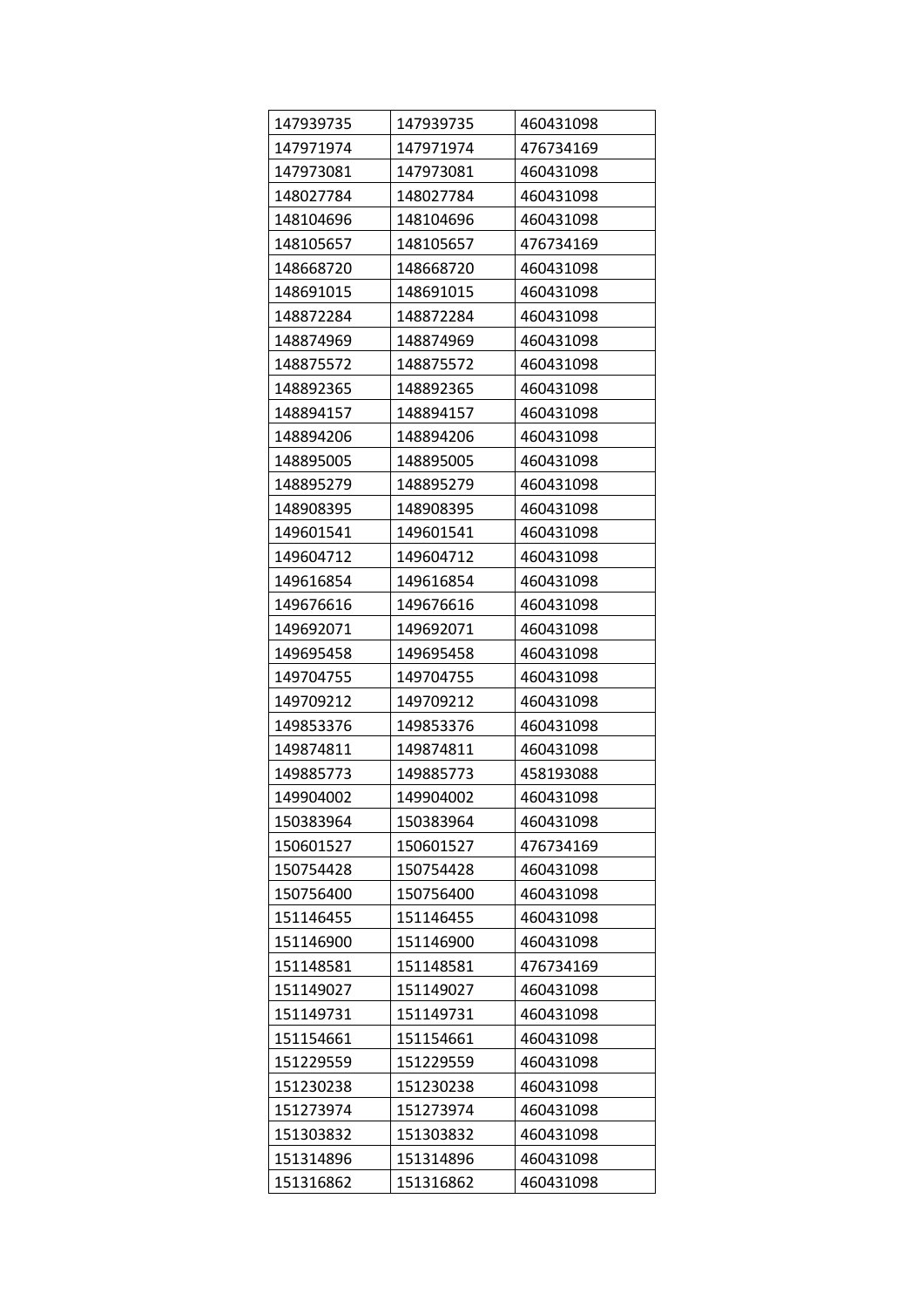| 151343119 | 151343119 | 460431098 |
|-----------|-----------|-----------|
| 151346045 | 151346045 | 460431098 |
| 151425232 | 151425232 | 460431098 |
| 151428233 | 151428233 | 460431098 |
| 151431349 | 151431349 | 460431098 |
| 151848776 | 151848776 | 460431098 |
| 151865061 | 151865061 | 460431098 |
| 151912039 | 151912039 | 460431098 |
| 151917121 | 151917121 | 476734169 |
| 151995451 | 151995451 | 460431098 |
| 152064183 | 152064183 | 460431098 |
| 152072880 | 152072880 | 460431098 |
| 152079883 | 152079883 | 476734169 |
| 152095558 | 152095558 | 460431098 |
| 152107036 | 152107036 | 460431098 |
| 152107330 | 152107330 | 460431098 |
| 152731019 | 152731019 | 460431098 |
| 152767792 | 152767792 | 460431098 |
| 152792006 | 152792006 | 460431098 |
| 152887012 | 152887012 | 476734169 |
| 152890640 | 152890640 | 460431098 |
| 152893582 | 152893582 | 460431098 |
| 152916837 | 152916837 | 476734169 |
| 152931633 | 152931633 | 460431098 |
| 152933608 | 152933608 | 460431098 |
| 152946927 | 152946927 | 460431098 |
| 153046493 | 153046493 | 460431098 |
| 153064714 | 153064714 | 460431098 |
| 153072068 | 153072068 | 460431098 |
| 153080536 | 153080536 | 460431098 |
| 153423128 | 153423128 | 460431098 |
| 153435763 | 153435763 | 460431098 |
| 153570181 | 153570181 | 460431098 |
| 153888934 | 153888934 | 460431098 |
| 153937741 | 153937741 | 460431098 |
| 153943660 | 153943660 | 460431098 |
| 153989869 | 153989869 | 460431098 |
| 153996885 | 153996885 | 460431098 |
| 154035483 | 154035483 | 476734169 |
| 154041990 | 154041990 | 460431098 |
| 154043074 | 154043074 | 460431098 |
| 154062022 | 154062022 | 460431098 |
| 154062544 | 154062544 | 460431098 |
| 154075129 | 154075129 | 471711142 |
| 154109026 | 154109026 | 460431098 |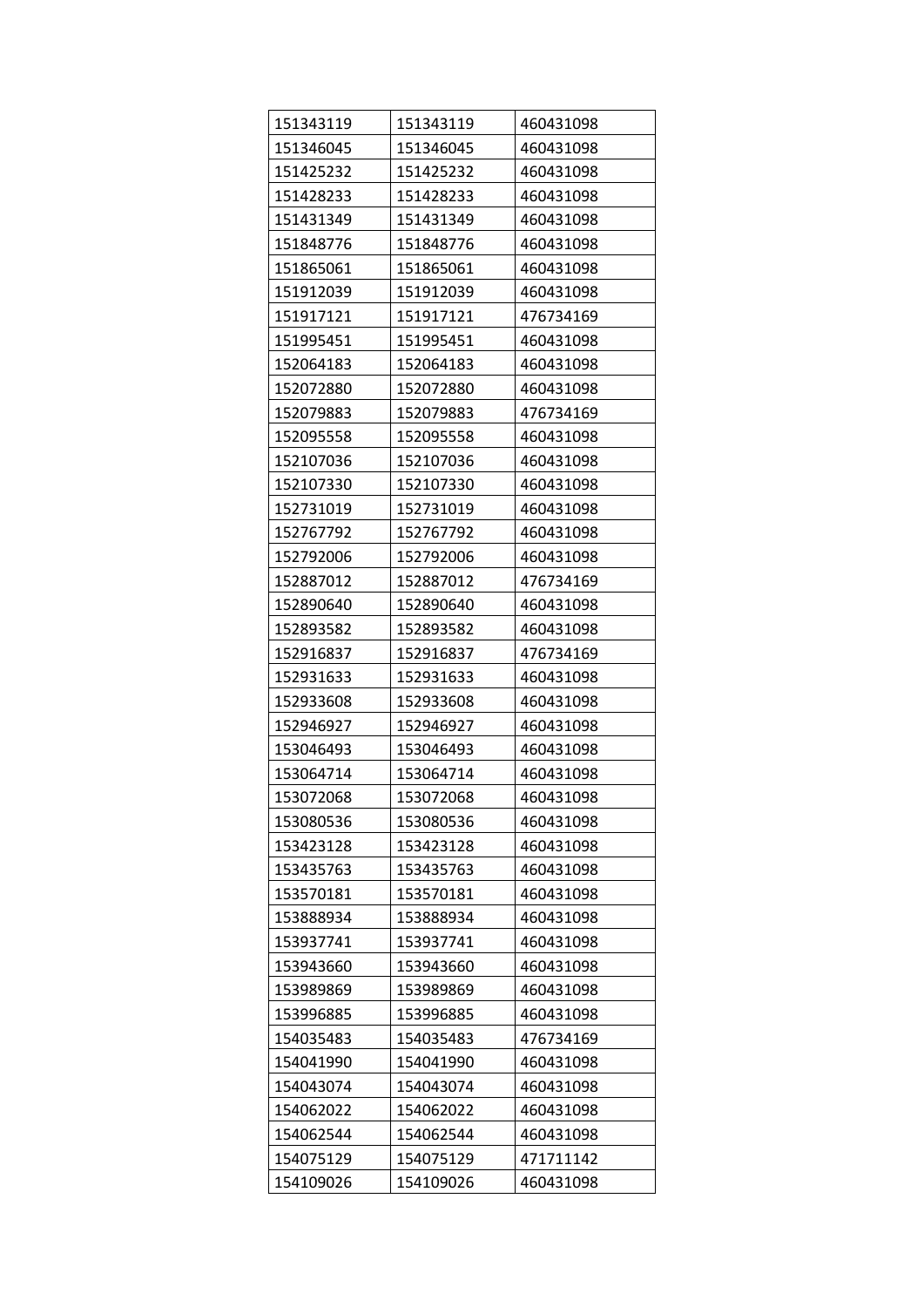| 154112092 | 154112092 | 460431098 |
|-----------|-----------|-----------|
| 154131901 | 154131901 | 460431098 |
| 154237060 | 154237060 | 460431098 |
| 154243670 | 154243670 | 460431098 |
| 154305938 | 154305938 | 460431098 |
| 154313808 | 154313808 | 460431098 |
| 154314046 | 154314046 | 460431098 |
| 154394532 | 154394532 | 478837171 |
| 154397749 | 154397749 | 460431098 |
| 154400360 | 154400360 | 460431098 |
| 154418815 | 154418815 | 460431098 |
| 154423359 | 154423359 | 460431098 |
| 154430782 | 154430782 | 460431098 |
| 154431321 | 154431321 | 460431098 |
| 154431871 | 154431871 | 460431098 |
| 154433052 | 154433052 | 460431098 |
| 154478619 | 154478619 | 460431098 |
| 154511281 | 154511281 | 460431098 |
| 154517193 | 154517193 | 471711142 |
| 154519350 | 154519350 | 460431098 |
| 154528959 | 154528959 | 460431098 |
| 154539856 | 154539856 | 460431098 |
| 154736972 | 154736972 | 460431098 |
| 154744975 | 154744975 | 476734169 |
| 154748301 | 154748301 | 460431098 |
| 154753131 | 154753131 | 460431098 |
| 154753522 | 154753522 | 460431098 |
| 154871910 | 154871910 | 460431098 |
| 154879036 | 154879036 | 460431098 |
| 154945821 | 154945821 | 460431098 |
| 155155780 | 155155780 | 460431098 |
| 155203477 | 155203477 | 476734169 |
| 155563292 | 155563292 | 476734169 |
| 155567155 | 155567155 | 460431098 |
| 155567617 | 155567617 | 460431098 |
| 155607779 | 155607779 | 460431098 |
| 155752161 | 155752161 | 460431098 |
| 155753954 | 155753954 | 460431098 |
| 156168427 | 156168427 | 471711142 |
| 156238982 | 156238982 | 460431098 |
| 156239314 | 156239314 | 476734169 |
| 156301869 | 156301869 | 460460091 |
| 156324728 | 156324728 | 460431098 |
| 156325770 | 156325770 | 476734169 |
| 156364828 | 156364828 | 460431098 |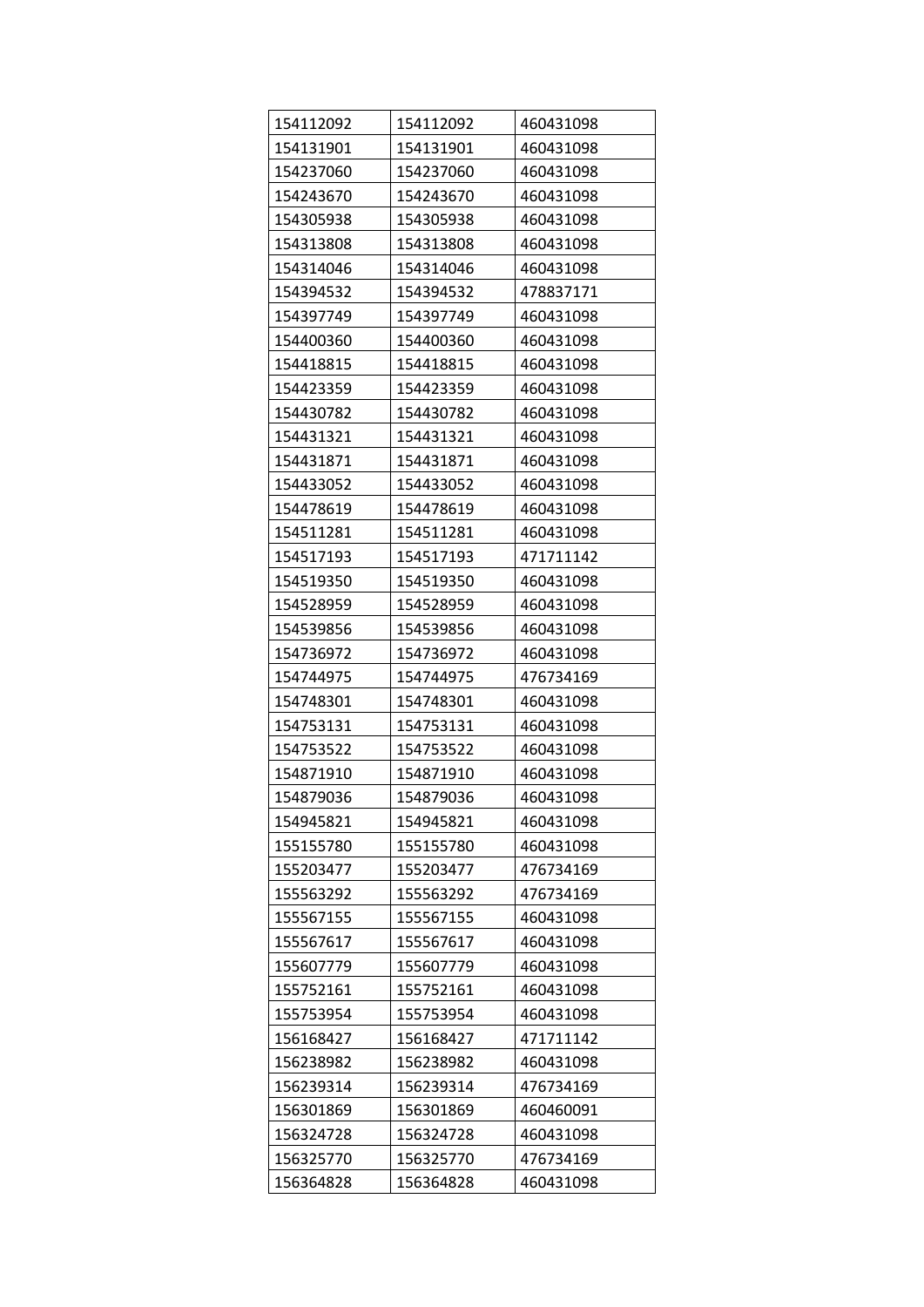| 156366441 | 156366441 | 460431098 |
|-----------|-----------|-----------|
| 156372011 | 156372011 | 460431098 |
| 156419264 | 156419264 | 460431098 |
| 156420790 | 156420790 | 460431098 |
| 156425868 | 156425868 | 476734169 |
| 156835517 | 156835517 | 460431098 |
| 156836782 | 156836782 | 460431098 |
| 156854815 | 156854815 | 471711142 |
| 156899275 | 156899275 | 460431098 |
| 156917059 | 156917059 | 460431098 |
| 156918497 | 156918497 | 460431098 |
| 156919083 | 156919083 | 460431098 |
| 157186804 | 157186804 | 460431098 |
| 157218987 | 157218987 | 460431098 |
| 157221008 | 157221008 | 460431098 |
| 157222284 | 157222284 | 476734169 |
| 157224941 | 157224941 | 460431098 |
| 157243254 | 157243254 | 460431098 |
| 157248046 | 157248046 | 460431098 |
| 157326545 | 157326545 | 460431098 |
| 157354886 | 157354886 | 460431098 |
| 157365188 | 157365188 | 460431098 |
| 157367162 | 157367162 | 460431098 |
| 158051181 | 158051181 | 460431098 |
| 158138878 | 158138878 | 460431098 |
| 158190664 | 158190664 | 460431098 |
| 158195629 | 158195629 | 460431098 |
| 158251419 | 158251419 | 460431098 |
| 158253178 | 158253178 | 476734169 |
| 158588678 | 158588678 | 460431098 |
| 158595459 | 158595459 | 460431098 |
| 158596811 | 158596811 | 460431098 |
| 158617326 | 158617326 | 460431098 |
| 158852997 | 158852997 | 460431098 |
| 158854646 | 158854646 | 460431098 |
| 158935001 | 158935001 | 460431098 |
| 158945289 | 158945289 | 460431098 |
| 159001618 | 159001618 | 476734169 |
| 159017778 | 159017778 | 460460091 |
| 159059482 | 159059482 | 460431098 |
| 159060361 | 159060361 | 460431098 |
| 159073619 | 159073619 | 460431098 |
| 159353226 | 159353226 | 460431098 |
| 159354430 | 159354430 | 476734169 |
| 159356445 | 159356445 | 476734169 |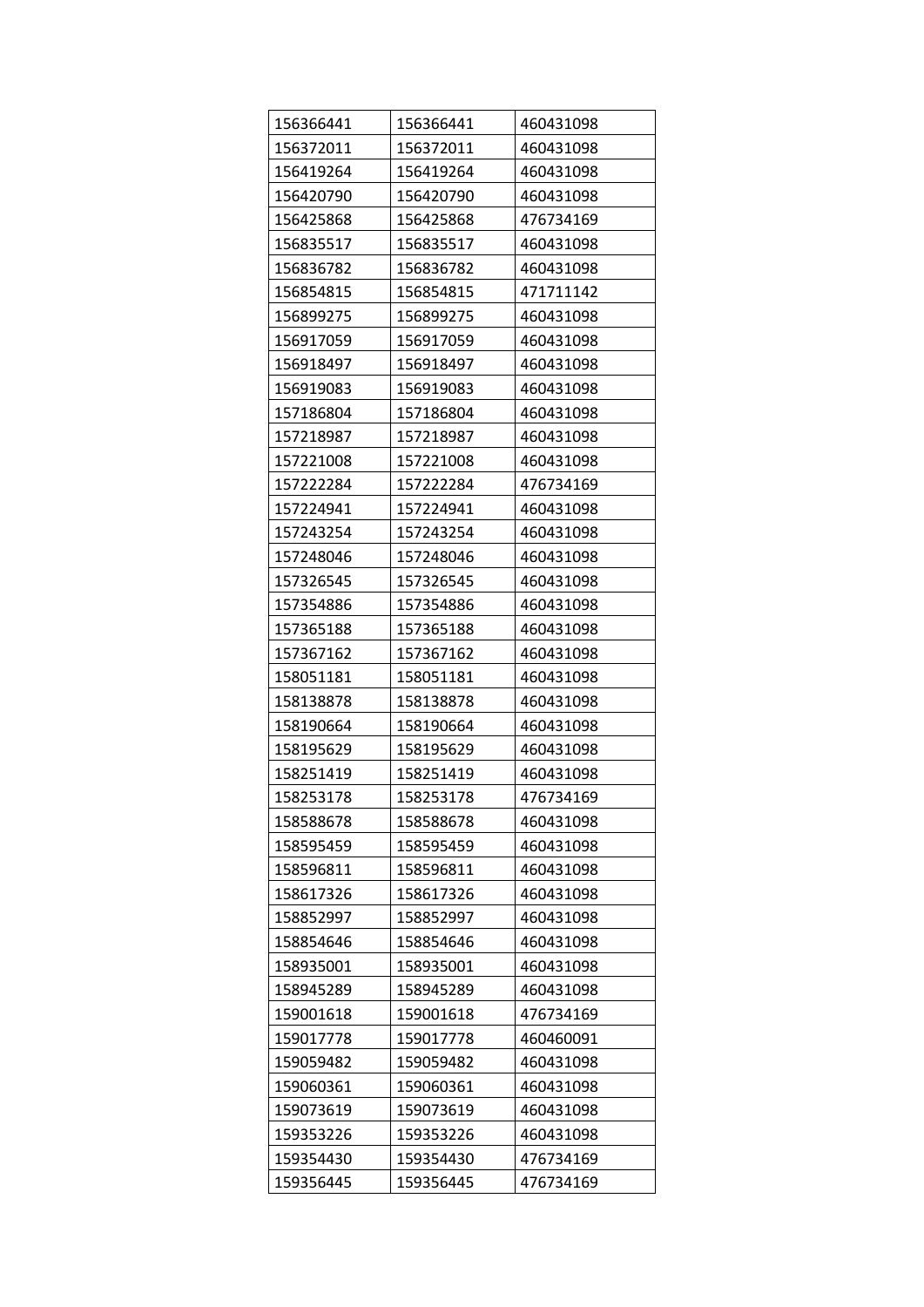| 159371028 | 159371028 | 460431098 |
|-----------|-----------|-----------|
| 159427564 | 159427564 | 460431098 |
| 161132658 | 161132658 | 460431098 |
| 161314105 | 161314105 | 460431098 |
| 161363405 | 161363405 | 460431098 |
| 161413436 | 161413436 | 460431098 |
| 162388448 | 162388448 | 460431098 |
| 162389875 | 162389875 | 460431098 |
| 162391041 | 162391041 | 460431098 |
| 162399767 | 162399767 | 460431098 |
| 162477389 | 162477389 | 460431098 |
| 162478710 | 162478710 | 476734169 |
| 162498141 | 162498141 | 460431098 |
| 162501824 | 162501824 | 476734169 |
| 162538025 | 162538025 | 460431098 |
| 162544191 | 162544191 | 460431098 |
| 162589999 | 162589999 | 460431098 |
| 162636008 | 162636008 | 478837171 |
| 162680771 | 162680771 | 460431098 |
| 162688940 | 162688940 | 476734169 |
| 162695515 | 162695515 | 460431098 |
| 162696178 | 162696178 | 460431098 |
| 162719496 | 162719496 | 460431098 |
| 162732884 | 162732884 | 460431098 |
| 162975745 | 162975745 | 460431098 |
| 163288622 | 163288622 | 460431098 |
| 163296890 | 163296890 | 460431098 |
| 163298061 | 163298061 | 460431098 |
| 163813948 | 163813948 | 460431098 |
| 163844559 | 163844559 | 476734169 |
| 163853463 | 163853463 | 476734169 |
| 163979674 | 163979674 | 471711142 |
| 164074940 | 164074940 | 460431098 |
| 164078458 | 164078458 | 460431098 |
| 165628191 | 165628191 | 460431098 |
| 165670184 | 165670184 | 460431098 |
| 165691459 | 165691459 | 460431098 |
| 165713031 | 165713031 | 460431098 |
| 165715112 | 165715112 | 460431098 |
| 165753588 | 165753588 | 460431098 |
| 165757985 | 165757985 | 460431098 |
| 165762611 | 165762611 | 460431098 |
| 165774408 | 165774408 | 460431098 |
| 165775854 | 165775854 | 460431098 |
| 165829709 | 165829709 | 460431098 |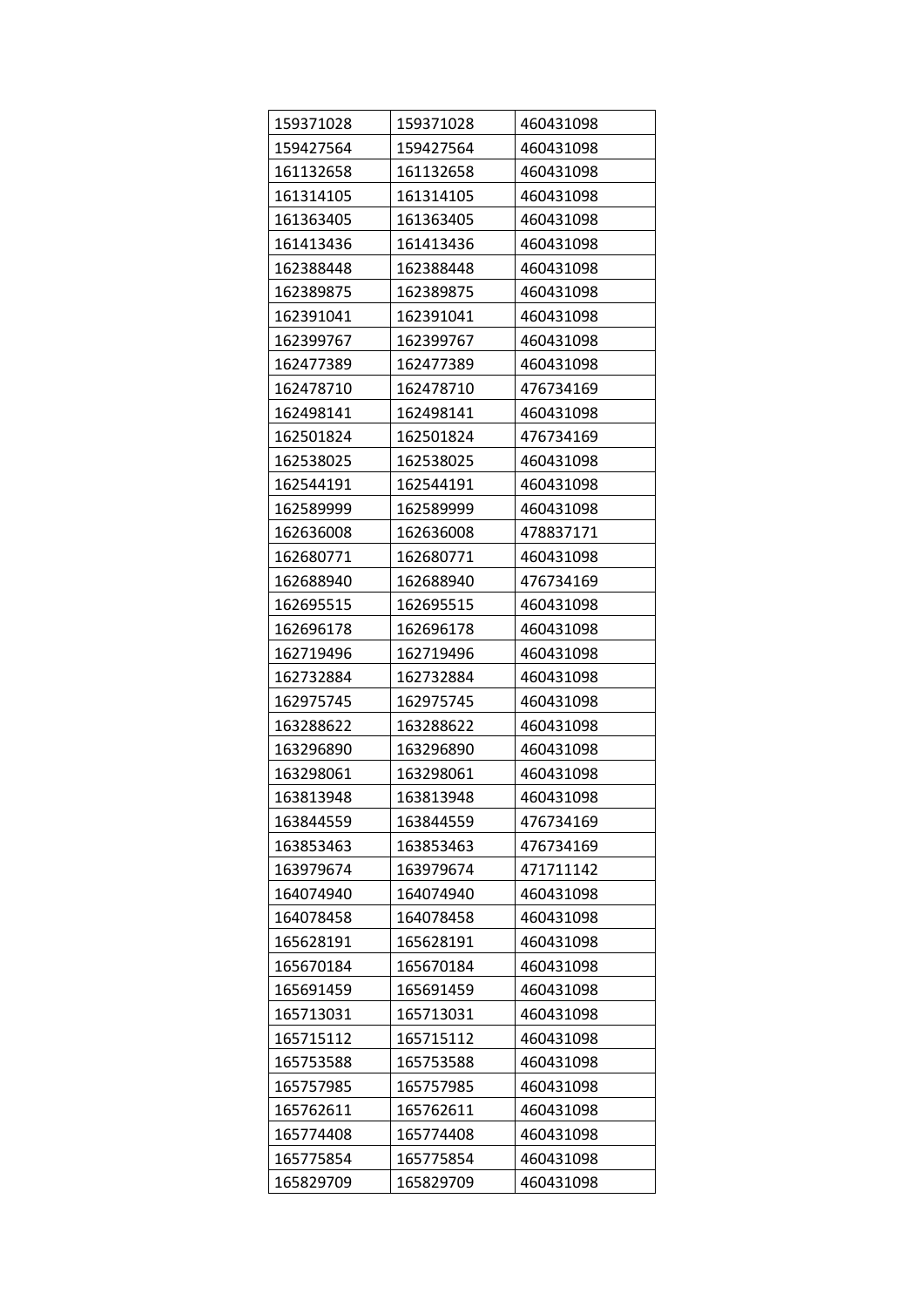| 165830569 | 165830569 | 476734169 |
|-----------|-----------|-----------|
| 165832288 | 165832288 | 460431098 |
| 165832893 | 165832893 | 460431098 |
| 165870049 | 165870049 | 460431098 |
| 165870635 | 165870635 | 460431098 |
| 165894675 | 165894675 | 460431098 |
| 165914272 | 165914272 | 460431098 |
| 166002576 | 166002576 | 460431098 |
| 166098462 | 166098462 | 460431098 |
| 166098823 | 166098823 | 460431098 |
| 166099541 | 166099541 | 460431098 |
| 166099881 | 166099881 | 460431098 |
| 166162004 | 166162004 | 460431098 |
| 166177682 | 166177682 | 460431098 |
| 166177820 | 166177820 | 460431098 |
| 166179131 | 166179131 | 460431098 |
| 166182389 | 166182389 | 471711142 |
| 166416053 | 166416053 | 460431098 |
| 166422916 | 166422916 | 460431098 |
| 166442104 | 166442104 | 460431098 |
| 166499621 | 166499621 | 460431098 |
| 166536711 | 166536711 | 460431098 |
| 166544643 | 166544643 | 460431098 |
| 166545731 | 166545731 | 460431098 |
| 166547874 | 166547874 | 460431098 |
| 166549058 | 166549058 | 460431098 |
| 166555274 | 166555274 | 460431098 |
| 166564113 | 166564113 | 460431098 |
| 166592776 | 166592776 | 460431098 |
| 166833469 | 166833469 | 460431098 |
| 166834919 | 166834919 | 460431098 |
| 166835304 | 166835304 | 460431098 |
| 166835921 | 166835921 | 460431098 |
| 167008497 | 167008497 | 460431098 |
| 167009287 | 167009287 | 460431098 |
| 167009461 | 167009461 | 460431098 |
| 167212652 | 167212652 | 460431098 |
| 167225383 | 167225383 | 460431098 |
| 167226440 | 167226440 | 460431098 |
| 167227066 | 167227066 | 460431098 |
| 167280161 | 167280161 | 460431098 |
| 167280389 | 167280389 | 476734169 |
| 167280962 | 167280962 | 460431098 |
| 167346443 | 167346443 | 460431098 |
| 167346960 | 167346960 | 476734169 |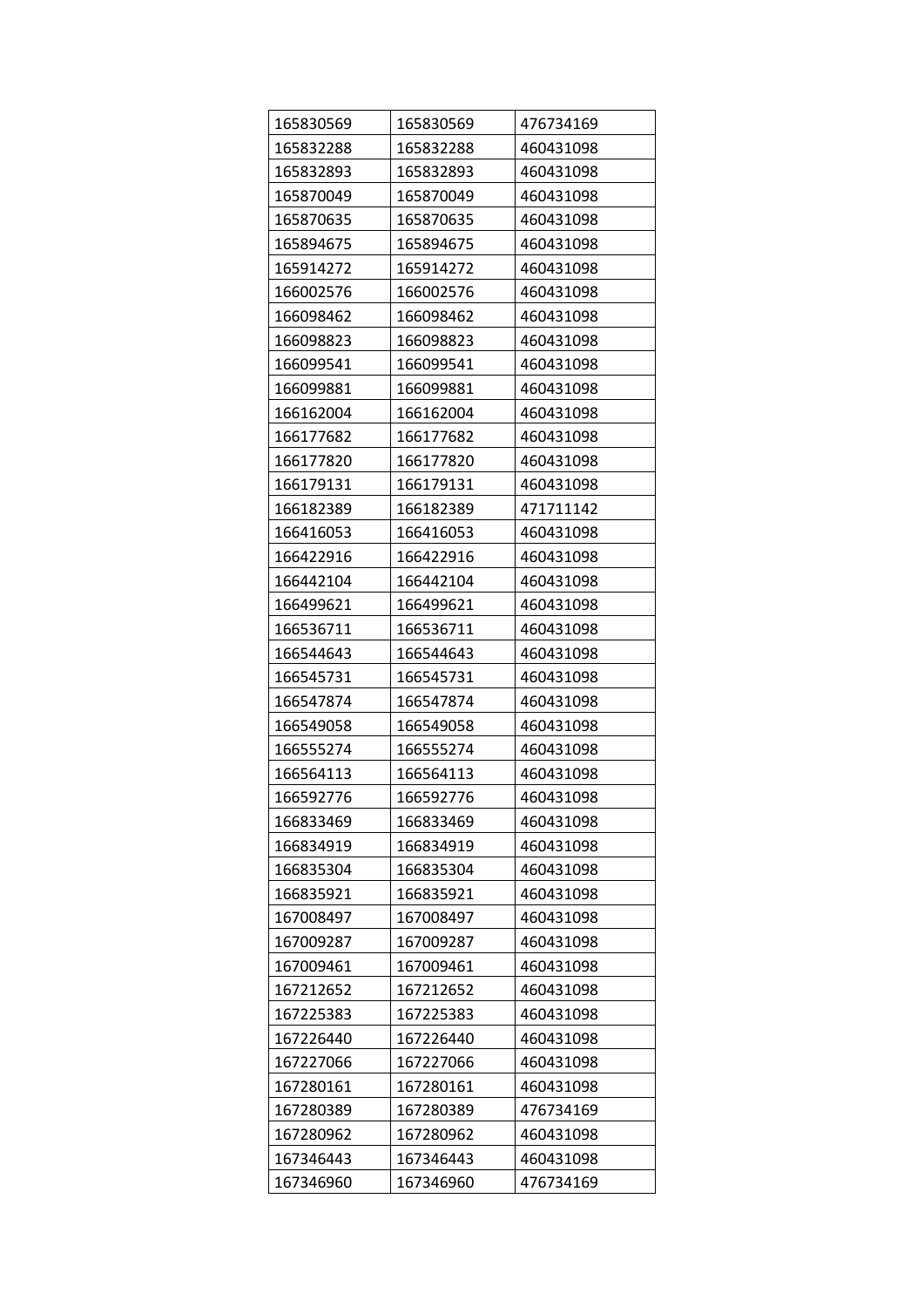| 167349598 | 167349598 | 460431098 |
|-----------|-----------|-----------|
| 167383452 | 167383452 | 460431098 |
| 167405773 | 167405773 | 460431098 |
| 167420251 | 167420251 | 460431098 |
| 167427978 | 167427978 | 460431098 |
| 167432302 | 167432302 | 460431098 |
| 167530891 | 167530891 | 460431098 |
| 167603463 | 167603463 | 460431098 |
| 167616619 | 167616619 | 460431098 |
| 167617051 | 167617051 | 460431098 |
| 167628791 | 167628791 | 460431098 |
| 167628903 | 167628903 | 460431098 |
| 167661021 | 167661021 | 460431098 |
| 167696482 | 167696482 | 460431098 |
| 167702093 | 167702093 | 471711142 |
| 167704402 | 167704402 | 460431098 |
| 167759043 | 167759043 | 476734169 |
| 167769201 | 167769201 | 460431098 |
| 167770964 | 167770964 | 460431098 |
| 167826849 | 167826849 | 460431098 |
| 167852485 | 167852485 | 460431098 |
| 167856715 | 167856715 | 460431098 |
| 167873196 | 167873196 | 460431098 |
| 168028784 | 168028784 | 460431098 |
| 168029929 | 168029929 | 460431098 |
| 168038829 | 168038829 | 460431098 |
| 168041441 | 168041441 | 460431098 |
| 168043286 | 168043286 | 460431098 |
| 168073250 | 168073250 | 476734169 |
| 168077452 | 168077452 | 476734169 |
| 168077872 | 168077872 | 460431098 |
| 168137473 | 168137473 | 460431098 |
| 168241861 | 168241861 | 460431098 |
| 168248369 | 168248369 | 460431098 |
| 168252182 | 168252182 | 460431098 |
| 168275004 | 168275004 | 476734169 |
| 168818266 | 168818266 | 460431098 |
| 168818523 | 168818523 | 460431098 |
| 168818676 | 168818676 | 460431098 |
| 169297870 | 169297870 | 476734169 |
| 169298278 | 169298278 | 460431098 |
| 169531041 | 169531041 | 460431098 |
| 169736753 | 169736753 | 460431098 |
| 169781857 | 169781857 | 460431098 |
| 169788998 | 169788998 | 476734169 |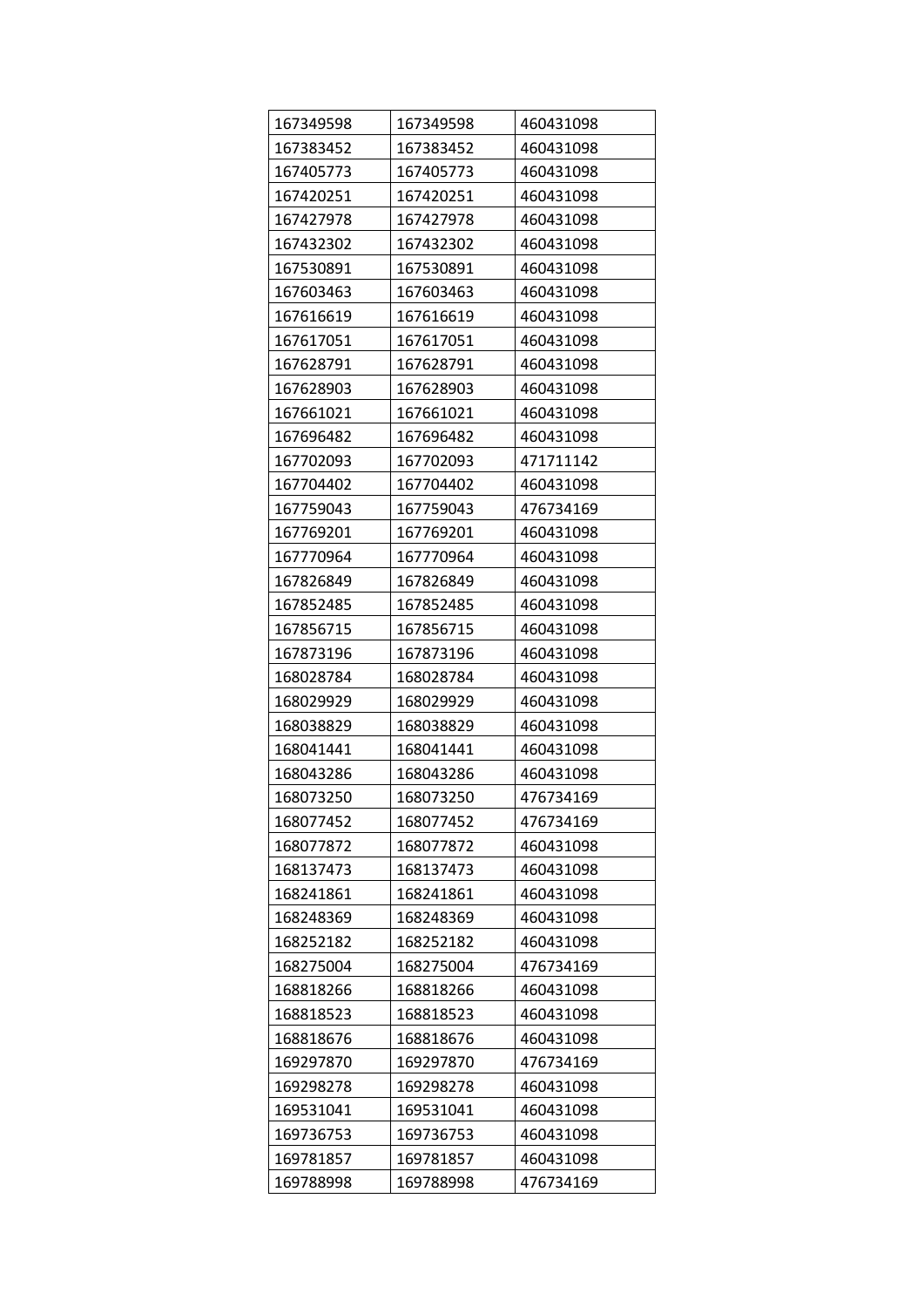| 169809007 | 169809007 | 460431098 |
|-----------|-----------|-----------|
| 169815699 | 169815699 | 460431098 |
| 169819567 | 169819567 | 460431098 |
| 169831107 | 169831107 | 476734169 |
| 169847429 | 169847429 | 476734169 |
| 169849424 | 169849424 | 458193088 |
| 170098900 | 170098900 | 460431098 |
| 170099938 | 170099938 | 460431098 |
| 170137831 | 170137831 | 460431098 |
| 170188976 | 170188976 | 460431098 |
| 170213838 | 170213838 | 460431098 |
| 170262895 | 170262895 | 460431098 |
| 170269668 | 170269668 | 460431098 |
| 170270930 | 170270930 | 460431098 |
| 170273061 | 170273061 | 460431098 |
| 170751605 | 170751605 | 460431098 |
| 170753432 | 170753432 | 476734169 |
| 170755128 | 170755128 | 460431098 |
| 170758322 | 170758322 | 460431098 |
| 170759090 | 170759090 | 460431098 |
| 170804216 | 170804216 | 460431098 |
| 170882138 | 170882138 | 460431098 |
| 170887013 | 170887013 | 460431098 |
| 171094960 | 171094960 | 460431098 |
| 171124412 | 171124412 | 460431098 |
| 171125656 | 171125656 | 460431098 |
| 171161483 | 171161483 | 460431098 |
| 171210645 | 171210645 | 460431098 |
| 171212871 | 171212871 | 460431098 |
| 171229382 | 171229382 | 460431098 |
| 171232842 | 171232842 | 460431098 |
| 171243591 | 171243591 | 460431098 |
| 171255479 | 171255479 | 460431098 |
| 171270218 | 171270218 | 460431098 |
| 171283860 | 171283860 | 460431098 |
| 171294168 | 171294168 | 460431098 |
| 171294169 | 171294169 | 460431098 |
| 171299359 | 171299359 | 460431098 |
| 171340145 | 171340145 | 460431098 |
| 171554944 | 171554944 | 460431098 |
| 171741422 | 171741422 | 476734169 |
| 172023407 | 172023407 | 460431098 |
| 172805089 | 172805089 | 460431098 |
| 172806584 | 172806584 | 460431098 |
| 172816079 | 172816079 | 460431098 |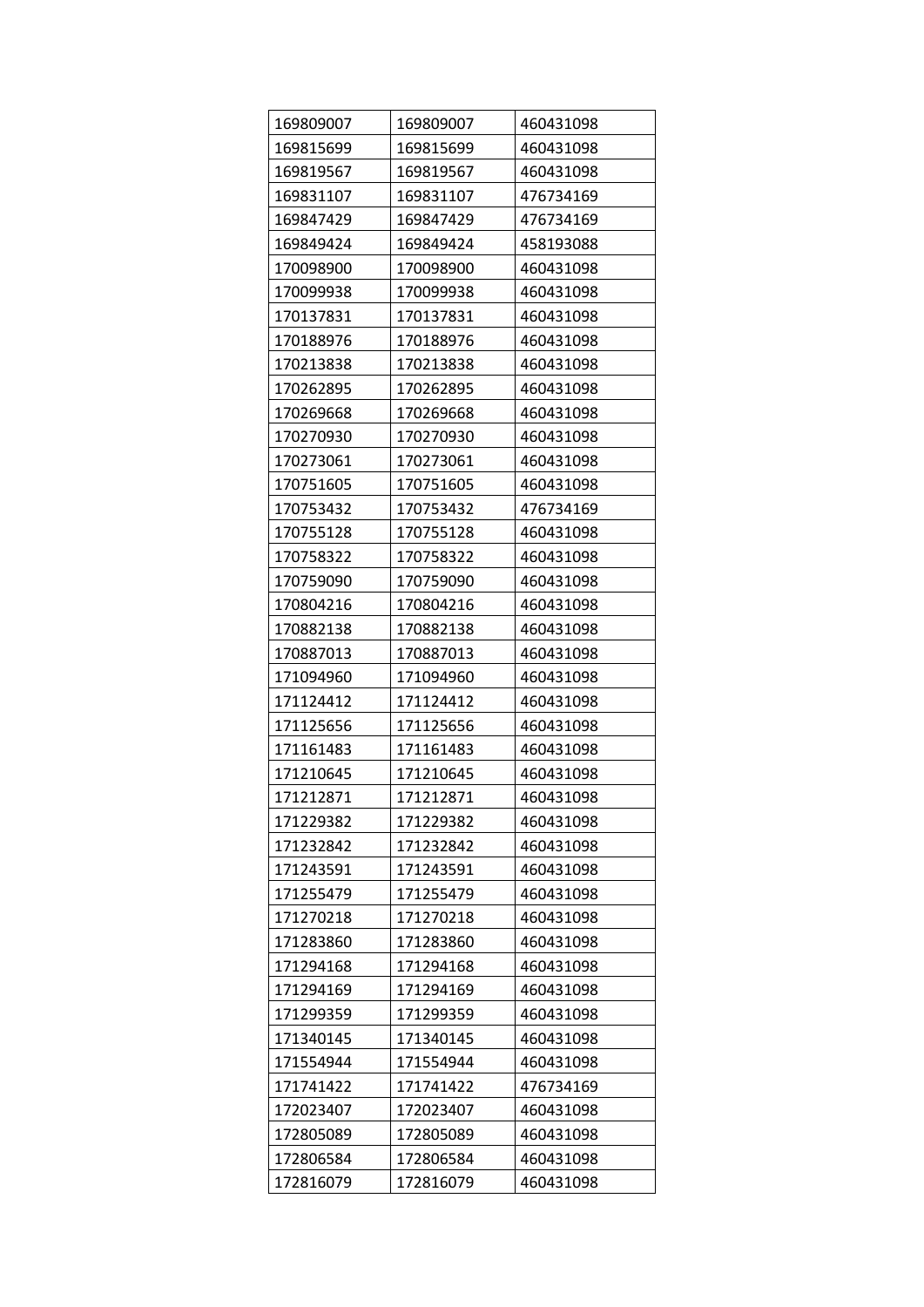| 172901918 | 172901918 | 460431098 |
|-----------|-----------|-----------|
| 172910631 | 172910631 | 460431098 |
| 172912190 | 172912190 | 460431098 |
| 172915704 | 172915704 | 460431098 |
| 172916185 | 172916185 | 460431098 |
| 172916911 | 172916911 | 460431098 |
| 172988335 | 172988335 | 460431098 |
| 172989348 | 172989348 | 460431098 |
| 172989839 | 172989839 | 460431098 |
| 172990072 | 172990072 | 476734169 |
| 172990241 | 172990241 | 460431098 |
| 173096804 | 173096804 | 460431098 |
| 173100277 | 173100277 | 478837171 |
| 173117745 | 173117745 | 460431098 |
| 173118692 | 173118692 | 460431098 |
| 173135057 | 173135057 | 460431098 |
| 173181229 | 173181229 | 460431098 |
| 173181346 | 173181346 | 460431098 |
| 173181683 | 173181683 | 476734169 |
| 173449323 | 173449323 | 460431098 |
| 173518084 | 173518084 | 476734169 |
| 173642337 | 173642337 | 460431098 |
| 173665005 | 173665005 | 460431098 |
| 173702050 | 173702050 | 460431098 |
| 173713631 | 173713631 | 460431098 |
| 173720475 | 173720475 | 460431098 |
| 173762514 | 173762514 | 460431098 |
| 173800907 | 173800907 | 460431098 |
| 173820388 | 173820388 | 476734169 |
| 173827324 | 173827324 | 460431098 |
| 173830684 | 173830684 | 460431098 |
| 175180882 | 175180882 | 460431098 |
| 175212929 | 175212929 | 460431098 |
| 175216111 | 175216111 | 460431098 |
| 175221462 | 175221462 | 460431098 |
| 175223085 | 175223085 | 460431098 |
| 175236032 | 175236032 | 476734169 |
| 175244989 | 175244989 | 460431098 |
| 175256988 | 175256988 | 460431098 |
| 175265914 | 175265914 | 476734169 |
| 175303891 | 175303891 | 476734169 |
| 175304681 | 175304681 | 460431098 |
| 175305367 | 175305367 | 460431098 |
| 175313780 | 175313780 | 460431098 |
| 175317814 | 175317814 | 460431098 |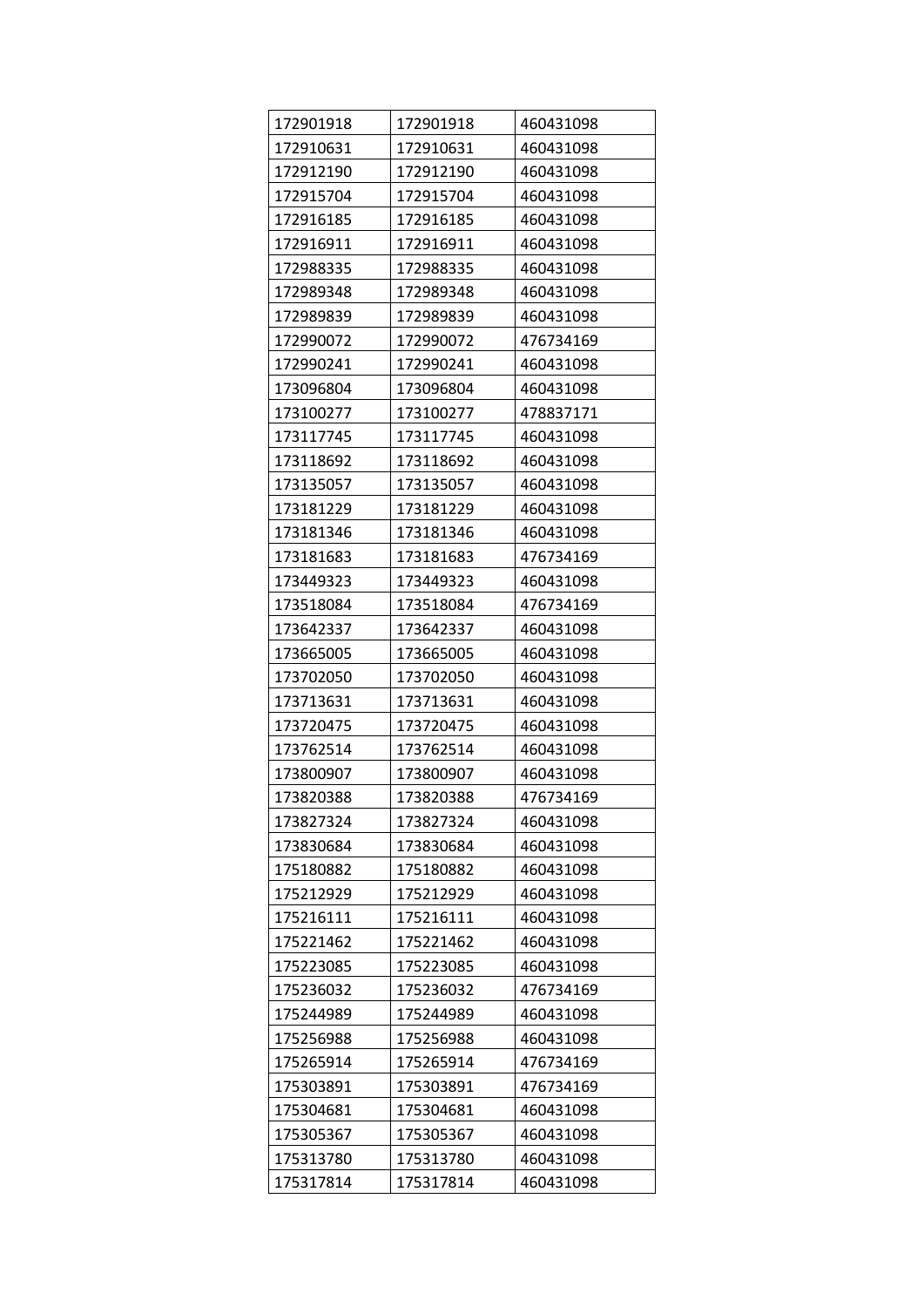| 175325329 | 175325329 | 460431098 |
|-----------|-----------|-----------|
| 175325582 | 175325582 | 460431098 |
| 175326709 | 175326709 | 460431098 |
| 175365039 | 175365039 | 460431098 |
| 175369691 | 175369691 | 460431098 |
| 175371059 | 175371059 | 460431098 |
| 175371333 | 175371333 | 460431098 |
| 175404880 | 175404880 | 460431098 |
| 175427954 | 175427954 | 476734169 |
| 175454104 | 175454104 | 460431098 |
| 175455609 | 175455609 | 460431098 |
| 175456062 | 175456062 | 460431098 |
| 175456619 | 175456619 | 476734169 |
| 175457043 | 175457043 | 460431098 |
| 175457548 | 175457548 | 476734169 |
| 175457776 | 175457776 | 460431098 |
| 175834992 | 175834992 | 460431098 |
| 175840158 | 175840158 | 460431098 |
| 175842200 | 175842200 | 460431098 |
| 175849477 | 175849477 | 460431098 |
| 175886846 | 175886846 | 460431098 |
| 175907658 | 175907658 | 460431098 |
| 175969054 | 175969054 | 460431098 |
| 175983442 | 175983442 | 460431098 |
| 175984161 | 175984161 | 460431098 |
| 176019155 | 176019155 | 460431098 |
| 176026562 | 176026562 | 460431098 |
| 176030455 | 176030455 | 476734169 |
| 176037832 | 176037832 | 460431098 |
| 176058996 | 176058996 | 460431098 |
| 176107786 | 176107786 | 476734169 |
| 176109439 | 176109439 | 460431098 |
| 176114945 | 176114945 | 460431098 |
| 176206329 | 176206329 | 460431098 |
| 176207449 | 176207449 | 460431098 |
| 176208116 | 176208116 | 460431098 |
| 176215401 | 176215401 | 460431098 |
| 176246815 | 176246815 | 476734169 |
| 176249559 | 176249559 | 460431098 |
| 176289425 | 176289425 | 460431098 |
| 176393052 | 176393052 | 460431098 |
| 176750903 | 176750903 | 476734169 |
| 176753923 | 176753923 | 460431098 |
| 176762715 | 176762715 | 476734169 |
| 177432639 | 177432639 | 476734169 |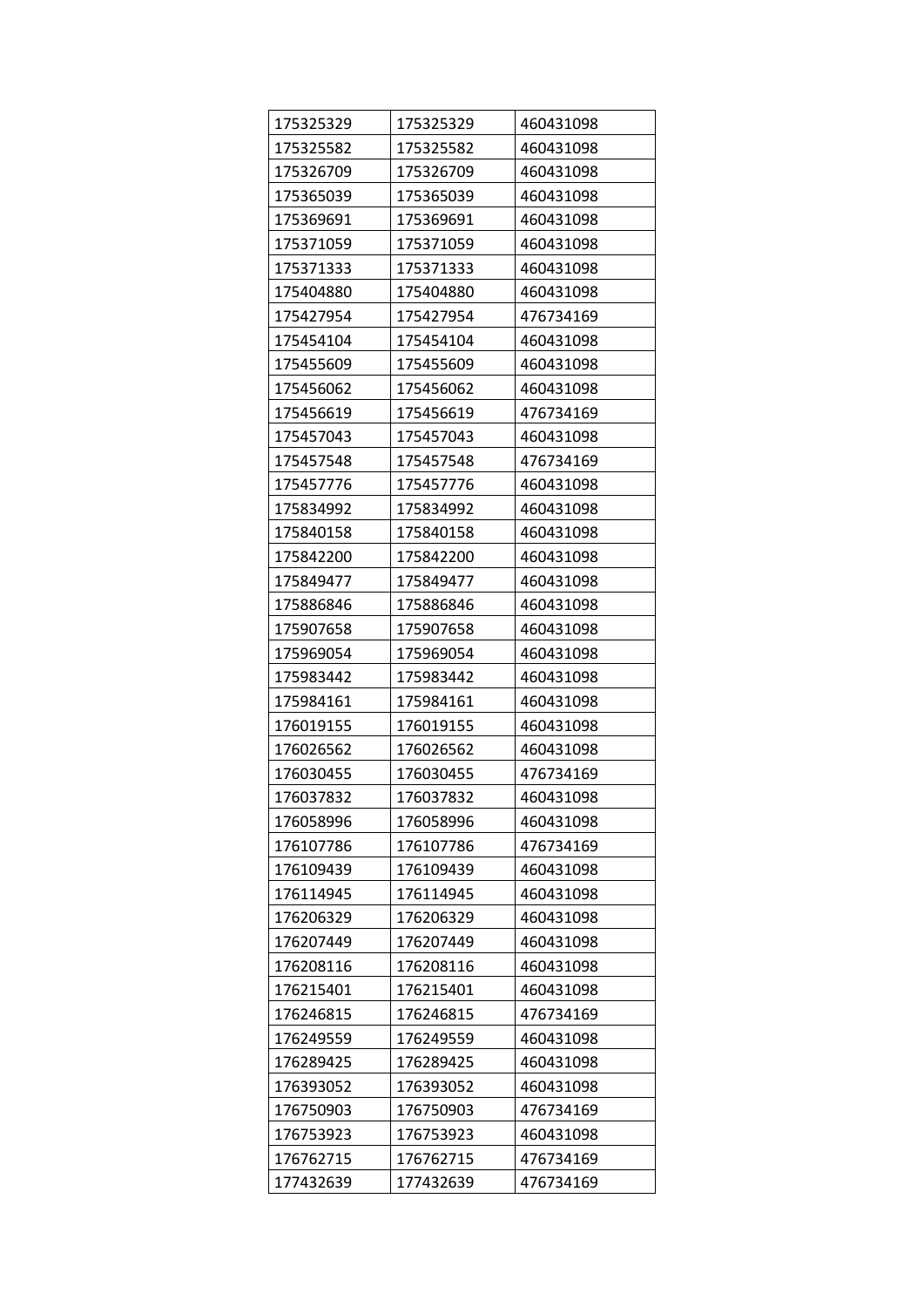| 177437074 | 177437074 | 460431098 |
|-----------|-----------|-----------|
| 177449828 | 177449828 | 460431098 |
| 177461214 | 177461214 | 460431098 |
| 177461907 | 177461907 | 476734169 |
| 177492500 | 177492500 | 460431098 |
| 177505208 | 177505208 | 460431098 |
| 177510517 | 177510517 | 460431098 |
| 177611792 | 177611792 | 476734169 |
| 177615512 | 177615512 | 460431098 |
| 177618427 | 177618427 | 460431098 |
| 177620081 | 177620081 | 460431098 |
| 177628790 | 177628790 | 460431098 |
| 177634497 | 177634497 | 460431098 |
| 177637673 | 177637673 | 460431098 |
| 177640193 | 177640193 | 476734169 |
| 177641484 | 177641484 | 460431098 |
| 177641648 | 177641648 | 460431098 |
| 177642105 | 177642105 | 460431098 |
| 177642229 | 177642229 | 460431098 |
| 177922241 | 177922241 | 460431098 |
| 177922494 | 177922494 | 460431098 |
| 177922809 | 177922809 | 460431098 |
| 177998147 | 177998147 | 476734169 |
| 177999497 | 177999497 | 460431098 |
| 178002300 | 178002300 | 460431098 |
| 178014473 | 178014473 | 460431098 |
| 178017513 | 178017513 | 460431098 |
| 178037633 | 178037633 | 460431098 |
| 178041034 | 178041034 | 460431098 |
| 178077307 | 178077307 | 460431098 |
| 178162362 | 178162362 | 460431098 |
| 178166781 | 178166781 | 460431098 |
| 178223634 | 178223634 | 460431098 |
| 178224859 | 178224859 | 460431098 |
| 178225010 | 178225010 | 476734169 |
| 178238822 | 178238822 | 460431098 |
| 178243506 | 178243506 | 460431098 |
| 178263142 | 178263142 | 460431098 |
| 178268987 | 178268987 | 476734169 |
| 178276877 | 178276877 | 460431098 |
| 179775327 | 179775327 | 460431098 |
| 179778849 | 179778849 | 460431098 |
| 179781021 | 179781021 | 460431098 |
| 179781657 | 179781657 | 460431098 |
| 179804293 | 179804293 | 460431098 |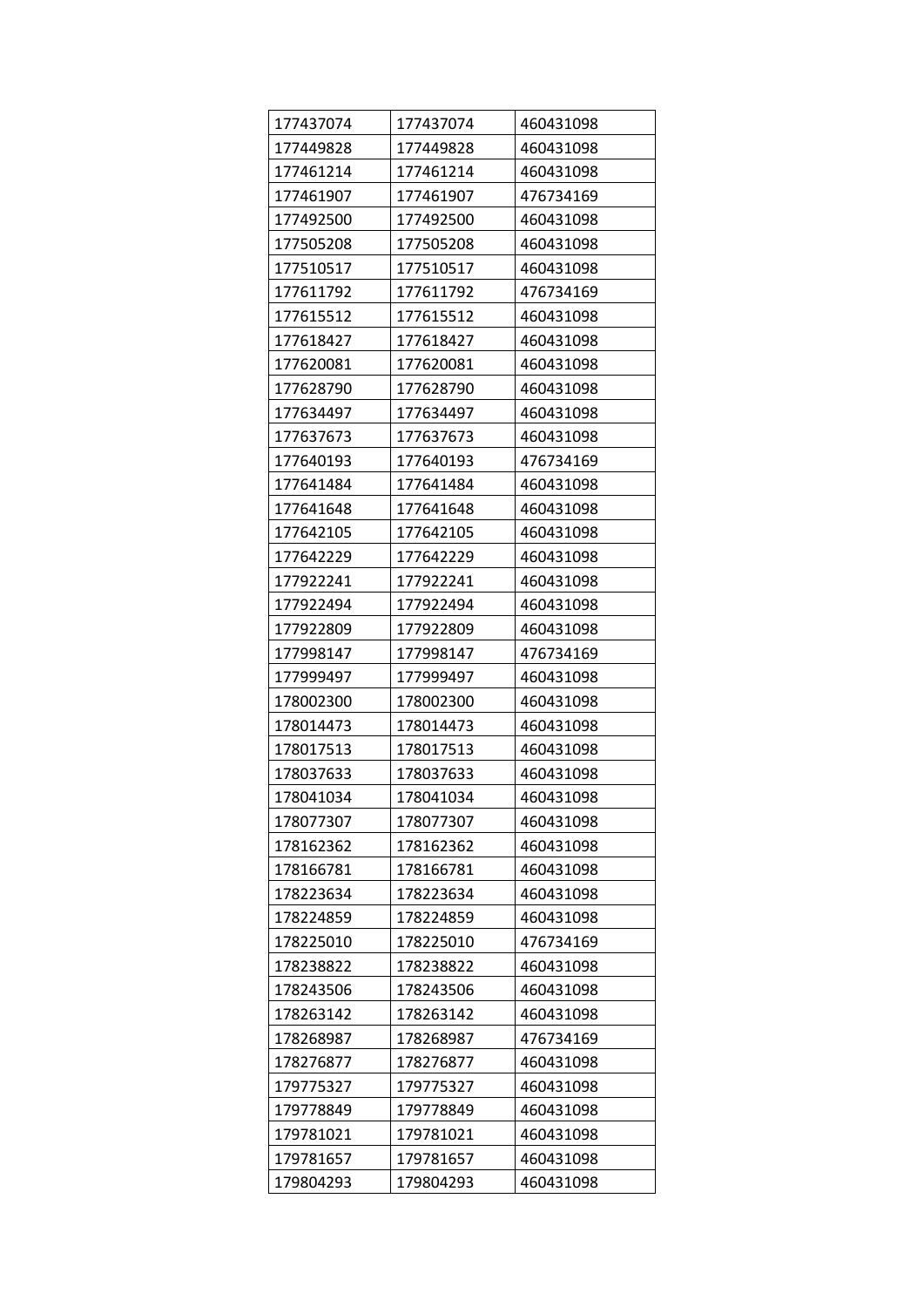| 180037830 | 180037830 | 460431098 |
|-----------|-----------|-----------|
| 180369448 | 180369448 | 460431098 |
| 180371538 | 180371538 | 460431098 |
| 180377181 | 180377181 | 460431098 |
| 180472866 | 180472866 | 476734169 |
| 180475507 | 180475507 | 460431098 |
| 180475888 | 180475888 | 460431098 |
| 180478839 | 180478839 | 460431098 |
| 180479538 | 180479538 | 460431098 |
| 180532406 | 180532406 | 460431098 |
| 180533378 | 180533378 | 460431098 |
| 180534330 | 180534330 | 471711142 |
| 180534943 | 180534943 | 460431098 |
| 181088889 | 181088889 | 460431098 |
| 181114885 | 181114885 | 460431098 |
| 181115920 | 181115920 | 460431098 |
| 181116570 | 181116570 | 460431098 |
| 181117685 | 181117685 | 460431098 |
| 181123091 | 181123091 | 460431098 |
| 181126470 | 181126470 | 460431098 |
| 181127611 | 181127611 | 476734169 |
| 181129679 | 181129679 | 476734169 |
| 181176668 | 181176668 | 460431098 |
| 181194620 | 181194620 | 460431098 |
| 181214373 | 181214373 | 460431098 |
| 181424002 | 181424002 | 460431098 |
| 181426179 | 181426179 | 460431098 |
| 181494136 | 181494136 | 460431098 |
| 181530212 | 181530212 | 460431098 |
| 181530682 | 181530682 | 460431098 |
| 181540617 | 181540617 | 460431098 |
| 181542158 | 181542158 | 460431098 |
| 181551834 | 181551834 | 476734169 |
| 181554084 | 181554084 | 460431098 |
| 182757944 | 182757944 | 460431098 |
| 183255244 | 183255244 | 476734169 |
| 183295639 | 183295639 | 460431098 |
| 183297703 | 183297703 | 460431098 |
| 183328146 | 183328146 | 460431098 |
| 183337494 | 183337494 | 460431098 |
| 183339300 | 183339300 | 460431098 |
| 183369371 | 183369371 | 476734169 |
| 183370670 | 183370670 | 460431098 |
| 183416690 | 183416690 | 460431098 |
| 183471152 | 183471152 | 460431098 |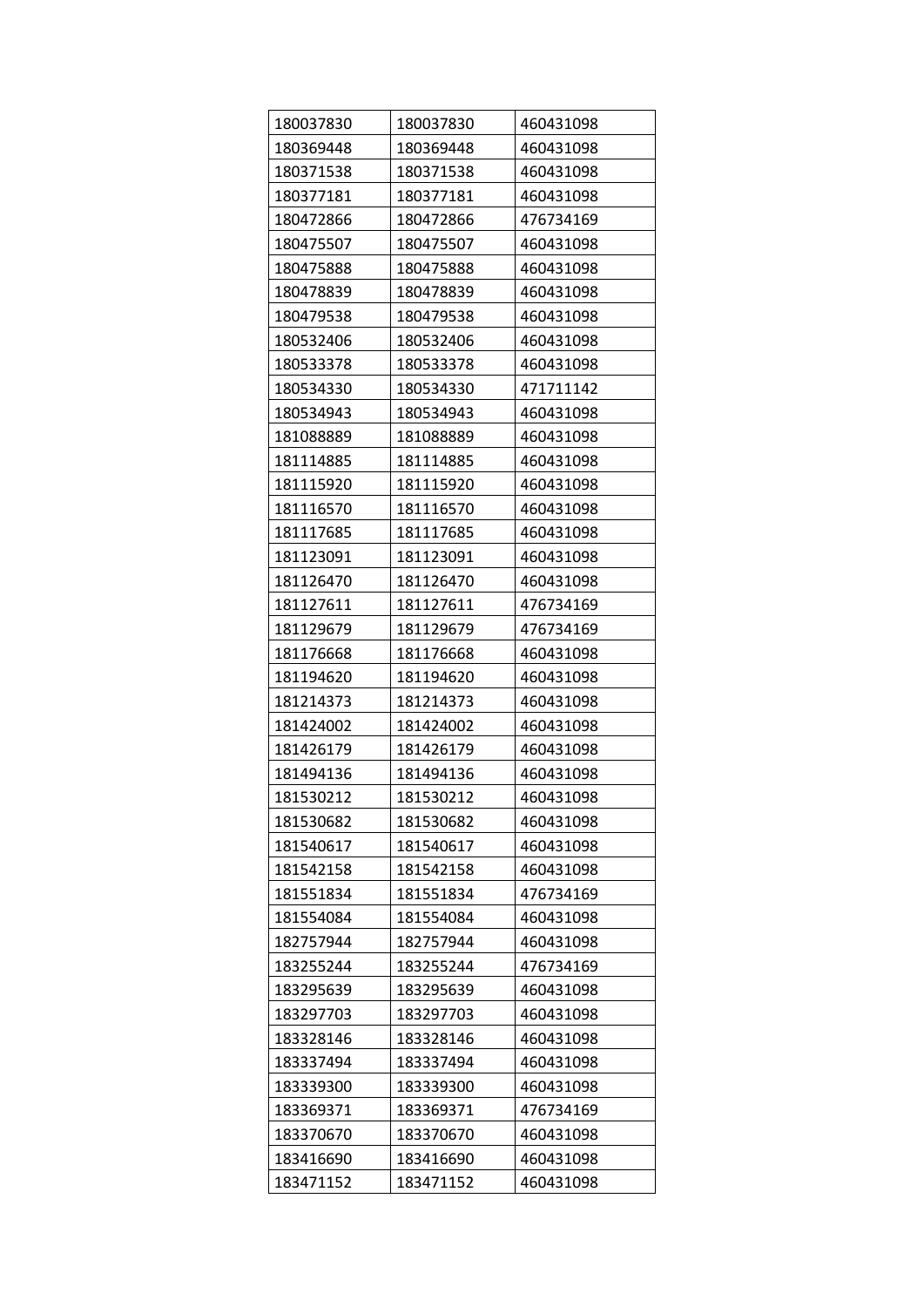| 184036410 | 184036410 | 460431098 |
|-----------|-----------|-----------|
| 184089597 | 184089597 | 460431098 |
| 184100449 | 184100449 | 460431098 |
| 184236416 | 184236416 | 476734169 |
| 184372851 | 184372851 | 476734169 |
| 184374954 | 184374954 | 460431098 |
| 184374956 | 184374956 | 460431098 |
| 184753106 | 184753106 | 460431098 |
| 184760781 | 184760781 | 460431098 |
| 184761820 | 184761820 | 460431098 |
| 184780546 | 184780546 | 460431098 |
| 184887105 | 184887105 | 460431098 |
| 186413014 | 186413014 | 460431098 |
| 186443001 | 186443001 | 460431098 |
| 186446237 | 186446237 | 460431098 |
| 186446932 | 186446932 | 460431098 |
| 186527477 | 186527477 | 460431098 |
| 186625167 | 186625167 | 460431098 |
| 186628744 | 186628744 | 460431098 |
| 186629275 | 186629275 | 460431098 |
| 186635239 | 186635239 | 460431098 |
| 186645815 | 186645815 | 460431098 |
| 186958985 | 186958985 | 460431098 |
| 186980218 | 186980218 | 460431098 |
| 186982705 | 186982705 | 460431098 |
| 187012973 | 187012973 | 476734169 |
| 187075154 | 187075154 | 460431098 |
| 187149047 | 187149047 | 460431098 |
| 187204885 | 187204885 | 460431098 |
| 187638934 | 187638934 | 460431098 |
| 187643393 | 187643393 | 460431098 |
| 187646257 | 187646257 | 476734169 |
| 187647975 | 187647975 | 460431098 |
| 187648866 | 187648866 | 460431098 |
| 187651178 | 187651178 | 460431098 |
| 188115970 | 188115970 | 460431098 |
| 188954497 | 188954497 | 460431098 |
| 189086874 | 189086874 | 460431098 |
| 189147290 | 189147290 | 460431098 |
| 189179669 | 189179669 | 460431098 |
| 190161916 | 190161916 | 471711142 |
| 190162027 | 190162027 | 460431098 |
| 190176180 | 190176180 | 460431098 |
| 190178959 | 190178959 | 460431098 |
| 190180075 | 190180075 | 460431098 |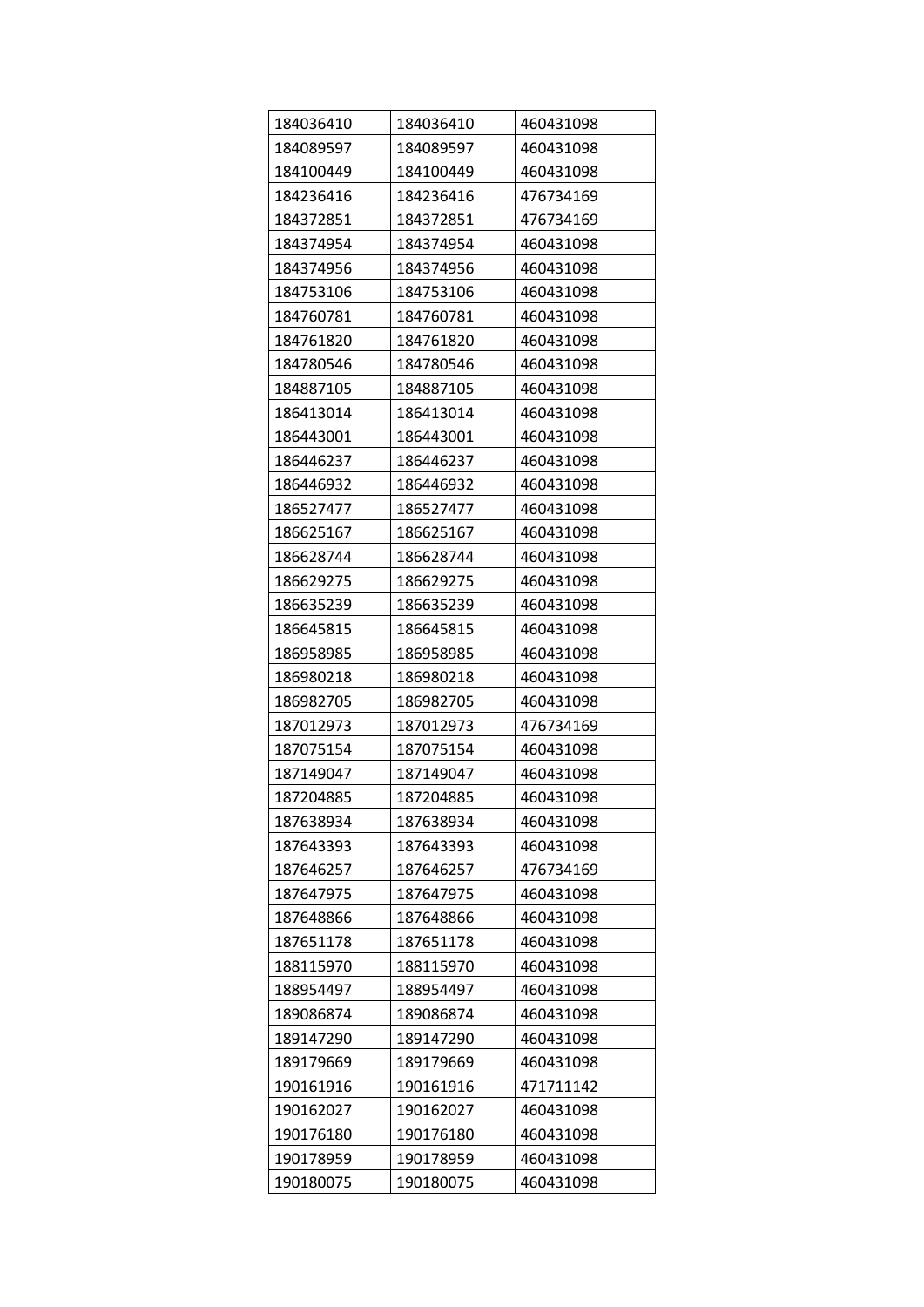| 190182640 | 190182640 | 460431098 |
|-----------|-----------|-----------|
| 190269168 | 190269168 | 476734169 |
| 190285202 | 190285202 | 460431098 |
| 190288795 | 190288795 | 460431098 |
| 190329792 | 190329792 | 460431098 |
| 190335919 | 190335919 | 460431098 |
| 190361039 | 190361039 | 460431098 |
| 190362352 | 190362352 | 460431098 |
| 190364696 | 190364696 | 460431098 |
| 190367248 | 190367248 | 476734169 |
| 190384103 | 190384103 | 460431098 |
| 190386537 | 190386537 | 460431098 |
| 190387283 | 190387283 | 460431098 |
| 190387810 | 190387810 | 460431098 |
| 190391088 | 190391088 | 460431098 |
| 190442076 | 190442076 | 460431098 |
| 190456856 | 190456856 | 460431098 |
| 190457260 | 190457260 | 460431098 |
| 190458096 | 190458096 | 460431098 |
| 190759958 | 190759958 | 460431098 |
| 190761359 | 190761359 | 460431098 |
| 190764140 | 190764140 | 460431098 |
| 190764876 | 190764876 | 460431098 |
| 190768861 | 190768861 | 460431098 |
| 190782563 | 190782563 | 460431098 |
| 190805044 | 190805044 | 460431098 |
| 190810896 | 190810896 | 460431098 |
| 190823437 | 190823437 | 460431098 |
| 190825274 | 190825274 | 460431098 |
| 190839402 | 190839402 | 460431098 |
| 190871999 | 190871999 | 460431098 |
| 190886784 | 190886784 | 460431098 |
| 190910145 | 190910145 | 460431098 |
| 190919102 | 190919102 | 460431098 |
| 191579591 | 191579591 | 460431098 |
| 191582700 | 191582700 | 460431098 |
| 191629733 | 191629733 | 460431098 |
| 191847965 | 191847965 | 460431098 |
| 191848789 | 191848789 | 460431098 |
| 192372369 | 192372369 | 460431098 |
| 192602501 | 192602501 | 476734169 |
| 193552720 | 193552720 | 476734169 |
| 193571922 | 193571922 | 476734169 |
| 193751549 | 193751549 | 460431098 |
| 193751981 | 193751981 | 460431098 |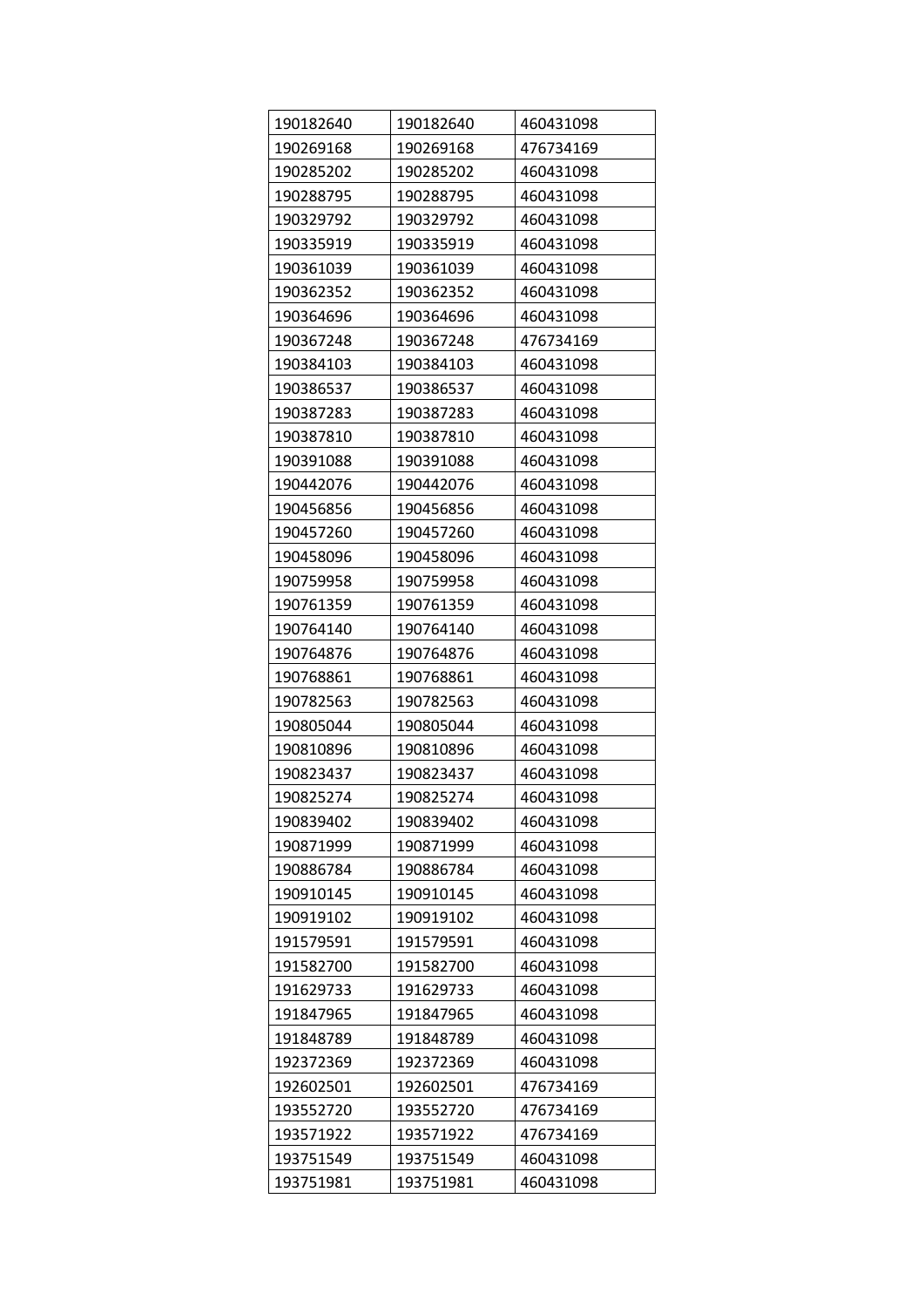| 193843830 | 193843830 | 460431098 |
|-----------|-----------|-----------|
| 193846461 | 193846461 | 460431098 |
| 193908580 | 193908580 | 476734169 |
| 193911533 | 193911533 | 460431098 |
| 194313873 | 194313873 | 460431098 |
| 194328380 | 194328380 | 460431098 |
| 194329901 | 194329901 | 460431098 |
| 194425900 | 194425900 | 460431098 |
| 194434472 | 194434472 | 476734169 |
| 194536440 | 194536440 | 460431098 |
| 195047927 | 195047927 | 460431098 |
| 195056851 | 195056851 | 460431098 |
| 195347179 | 195347179 | 476734169 |
| 195358081 | 195358081 | 471711142 |
| 195483960 | 195483960 | 476734169 |
| 195493401 | 195493401 | 460431098 |
| 195636298 | 195636298 | 476734169 |
| 195673906 | 195673906 | 476734169 |
| 195674359 | 195674359 | 476734169 |
| 195680594 | 195680594 | 460431098 |
| 195686521 | 195686521 | 460431098 |
| 195745140 | 195745140 | 460431098 |
| 195801413 | 195801413 | 460431098 |
| 195946044 | 195946044 | 460431098 |
| 195948177 | 195948177 | 460431098 |
| 196018008 | 196018008 | 460431098 |
| 196039617 | 196039617 | 460431098 |
| 196117584 | 196117584 | 476734169 |
| 196119852 | 196119852 | 460431098 |
| 196148253 | 196148253 | 476734169 |
| 196150664 | 196150664 | 460431098 |
| 196151035 | 196151035 | 476734169 |
| 196165789 | 196165789 | 460431098 |
| 196378755 | 196378755 | 460431098 |
| 196392612 | 196392612 | 460431098 |
| 196404584 | 196404584 | 476734169 |
| 196410745 | 196410745 | 460431098 |
| 196985550 | 196985550 | 476734169 |
| 197215838 | 197215838 | 460431098 |
| 197350284 | 197350284 | 460431098 |
| 197732604 | 197732604 | 460431098 |
| 197733545 | 197733545 | 471711142 |
| 197767720 | 197767720 | 460431098 |
| 197788827 | 197788827 | 460431098 |
| 197853324 | 197853324 | 460431098 |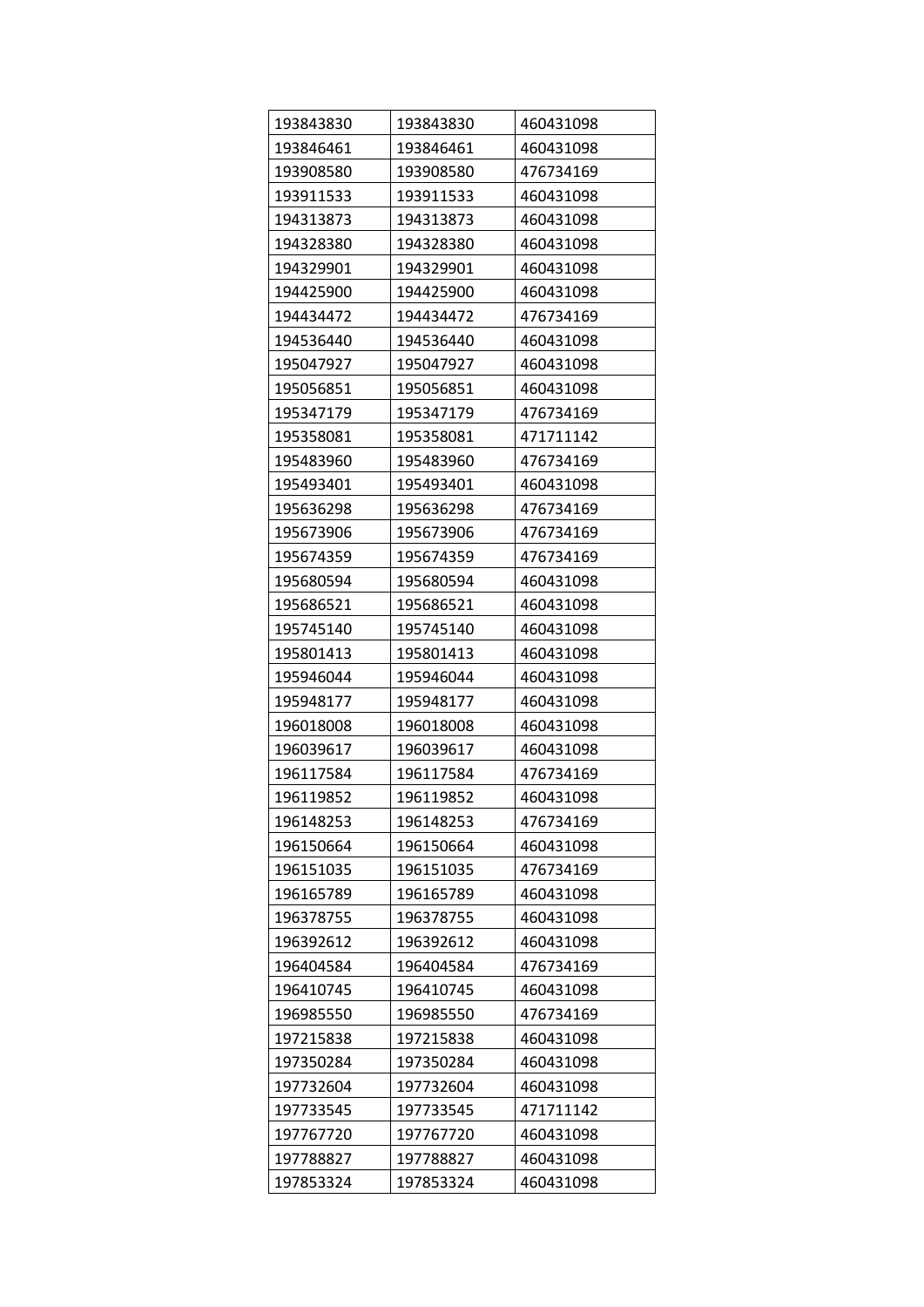| 197863682 | 197863682 | 460431098 |
|-----------|-----------|-----------|
| 198045616 | 198045616 | 460431098 |
| 198133652 | 198133652 | 476734169 |
| 198170959 | 198170959 | 460431098 |
| 198174983 | 198174983 | 478837171 |
| 198192028 | 198192028 | 476734169 |
| 198195332 | 198195332 | 460431098 |
| 198196968 | 198196968 | 460431098 |
| 198257152 | 198257152 | 460431098 |
| 198345097 | 198345097 | 476734169 |
| 198346147 | 198346147 | 476734169 |
| 198440631 | 198440631 | 460431098 |
| 198452196 | 198452196 | 460431098 |
| 198461584 | 198461584 | 460431098 |
| 198472053 | 198472053 | 476734169 |
| 198503393 | 198503393 | 460431098 |
| 198504916 | 198504916 | 460431098 |
| 199342970 | 199342970 | 476734169 |
| 199772086 | 199772086 | 460431098 |
| 199946313 | 199946313 | 476734169 |
| 199947764 | 199947764 | 476734169 |
| 199960394 | 199960394 | 460431098 |
| 199978568 | 199978568 | 460431098 |
| 200081309 | 200081309 | 460431098 |
| 200369069 | 200369069 | 460431098 |
| 200374200 | 200374200 | 476734169 |
| 200405376 | 200405376 | 460431098 |
| 200461620 | 200461620 | 460431098 |
| 200504281 | 200504281 | 460431098 |
| 200504889 | 200504889 | 476734169 |
| 200679828 | 200679828 | 460431098 |
| 201240903 | 201240903 | 460431098 |
| 201898338 | 201898338 | 476734169 |
| 202063733 | 202063733 | 476734169 |
| 202070203 | 202070203 | 476734169 |
| 202077423 | 202077423 | 460431098 |
| 202106975 | 202106975 | 460431098 |
| 202139546 | 202139546 | 460431098 |
| 202221945 | 202221945 | 460431098 |
| 202312973 | 202312973 | 476734169 |
| 202457829 | 202457829 | 460431098 |
| 202524929 | 202524929 | 458193088 |
| 202633497 | 202633497 | 476734169 |
| 203462462 | 203462462 | 460431098 |
| 203991220 | 203991220 | 483719193 |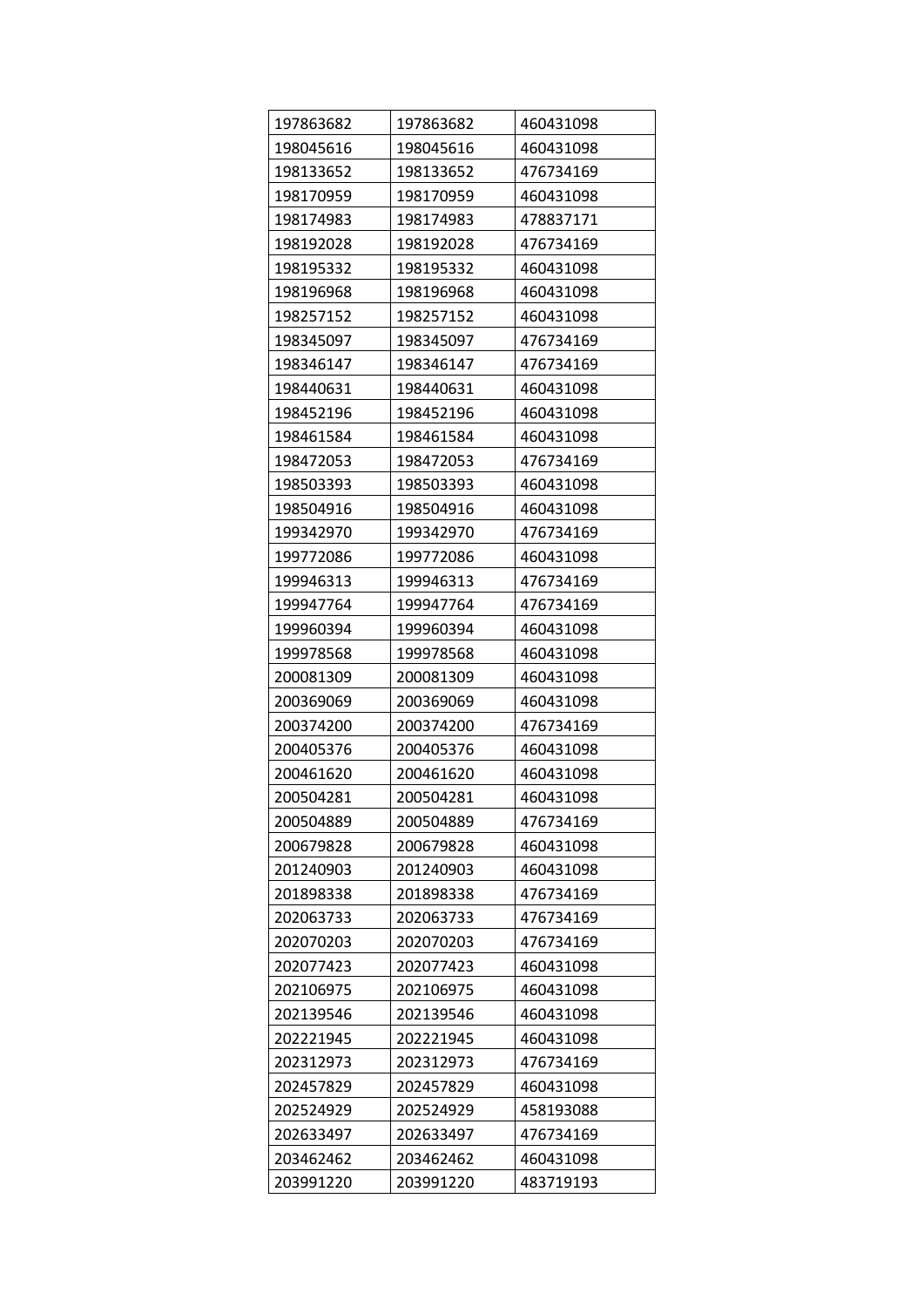| 203993799 | 203993799 | 460431098 |
|-----------|-----------|-----------|
| 204295013 | 204295013 | 460431098 |
| 204388994 | 204388994 | 476734169 |
| 204453572 | 204453572 | 471711142 |
| 204573507 | 204573507 | 460431098 |
| 204578745 | 204578745 | 460431098 |
| 204611406 | 204611406 | 476734169 |
| 204615948 | 204615948 | 476734169 |
| 204665522 | 204665522 | 460431098 |
| 204858851 | 204858851 | 460431098 |
| 204882037 | 204882037 | 460431098 |
| 204883950 | 204883950 | 460431098 |
| 204884264 | 204884264 | 460431098 |
| 204930463 | 204930463 | 460431098 |
| 204937553 | 204937553 | 460431098 |
| 204941934 | 204941934 | 476734169 |
| 205014428 | 205014428 | 460431098 |
| 206519297 | 206519297 | 460431098 |
| 206783445 | 206783445 | 476734169 |
| 207031219 | 207031219 | 460431098 |
| 207093179 | 207093179 | 476734169 |
| 207176747 | 207176747 | 476734169 |
| 207186692 | 207186692 | 460431098 |
| 207215188 | 207215188 | 460431098 |
| 207230732 | 207230732 | 460431098 |
| 207232896 | 207232896 | 476734169 |
| 207262605 | 207262605 | 460431098 |
| 207464841 | 207464841 | 460431098 |
| 207549724 | 207549724 | 460431098 |
| 208045785 | 208045785 | 476734169 |
| 208164066 | 208164066 | 460431098 |
| 208685740 | 208685740 | 476734169 |
| 208742891 | 208742891 | 460431098 |
| 208926201 | 208926201 | 460431098 |
| 208941914 | 208941914 | 460431098 |
| 208955670 | 208955670 | 476734169 |
| 209013784 | 209013784 | 476734169 |
| 209026912 | 209026912 | 460431098 |
| 209040791 | 209040791 | 476734169 |
| 209042849 | 209042849 | 476734169 |
| 209184467 | 209184467 | 460431098 |
| 209193307 | 209193307 | 460431098 |
| 209478323 | 209478323 | 460431098 |
| 210187992 | 210187992 | 476734169 |
| 210467704 | 210467704 | 476734169 |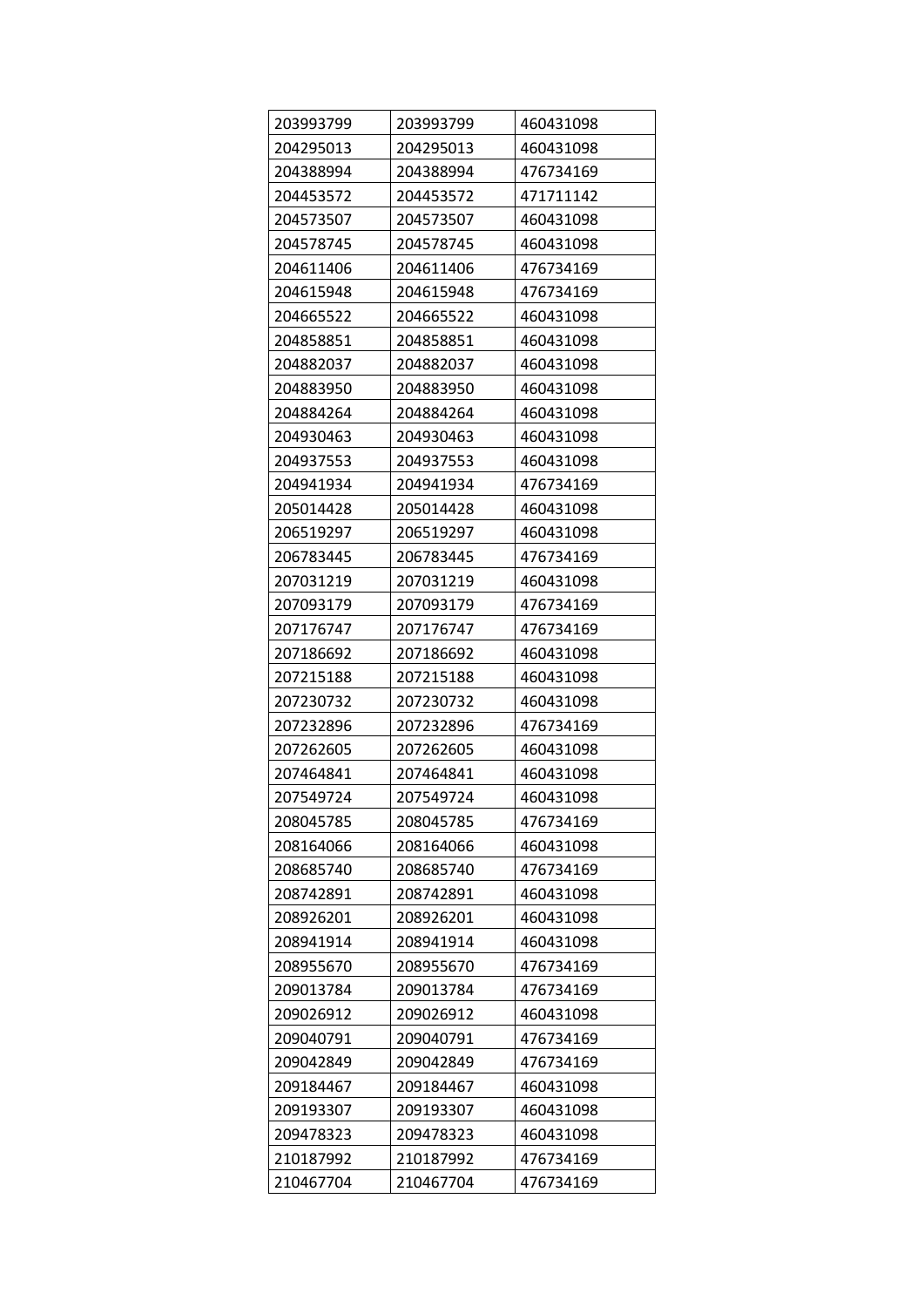| 210715049 | 210715049 | 476734169 |
|-----------|-----------|-----------|
| 210720084 | 210720084 | 460431098 |
| 210748827 | 210748827 | 476734169 |
| 211013074 | 211013074 | 471711142 |
| 211026703 | 211026703 | 460431098 |
| 211030976 | 211030976 | 460431098 |
| 211045795 | 211045795 | 476734169 |
| 211382349 | 211382349 | 460431098 |
| 211391394 | 211391394 | 460431098 |
| 211392839 | 211392839 | 460431098 |
| 211455313 | 211455313 | 471711142 |
| 212684299 | 212684299 | 460431098 |
| 212716571 | 212716571 | 471711142 |
| 212783107 | 212783107 | 458193088 |
| 212825967 | 212825967 | 460431098 |
| 212848454 | 212848454 | 476734169 |
| 212859361 | 212859361 | 460431098 |
| 212954243 | 212954243 | 460431098 |
| 213491649 | 213491649 | 460431098 |
| 213511106 | 213511106 | 476734169 |
| 213518754 | 213518754 | 476734169 |
| 213736158 | 213736158 | 476734169 |
| 215234547 | 215234547 | 458193088 |
| 215234867 | 215234867 | 460431098 |
| 215239259 | 215239259 | 460431098 |
| 215262108 | 215262108 | 460431098 |
| 215324216 | 215324216 | 460431098 |
| 215397728 | 215397728 | 460431098 |
| 215435604 | 215435604 | 460460091 |
| 215466979 | 215466979 | 460431098 |
| 215560660 | 215560660 | 476734169 |
| 215637687 | 215637687 | 476734169 |
| 215641995 | 215641995 | 460431098 |
| 215691649 | 215691649 | 460431098 |
| 215705439 | 215705439 | 476734169 |
| 215713038 | 215713038 | 458193088 |
| 215723594 | 215723594 | 476734169 |
| 215763458 | 215763458 | 460431098 |
| 215802845 | 215802845 | 460431098 |
| 215805144 | 215805144 | 476734169 |
| 216005569 | 216005569 | 476734169 |
| 216017750 | 216017750 | 476734169 |
| 216024278 | 216024278 | 460431098 |
| 216050940 | 216050940 | 476734169 |
| 216092529 | 216092529 | 460431098 |